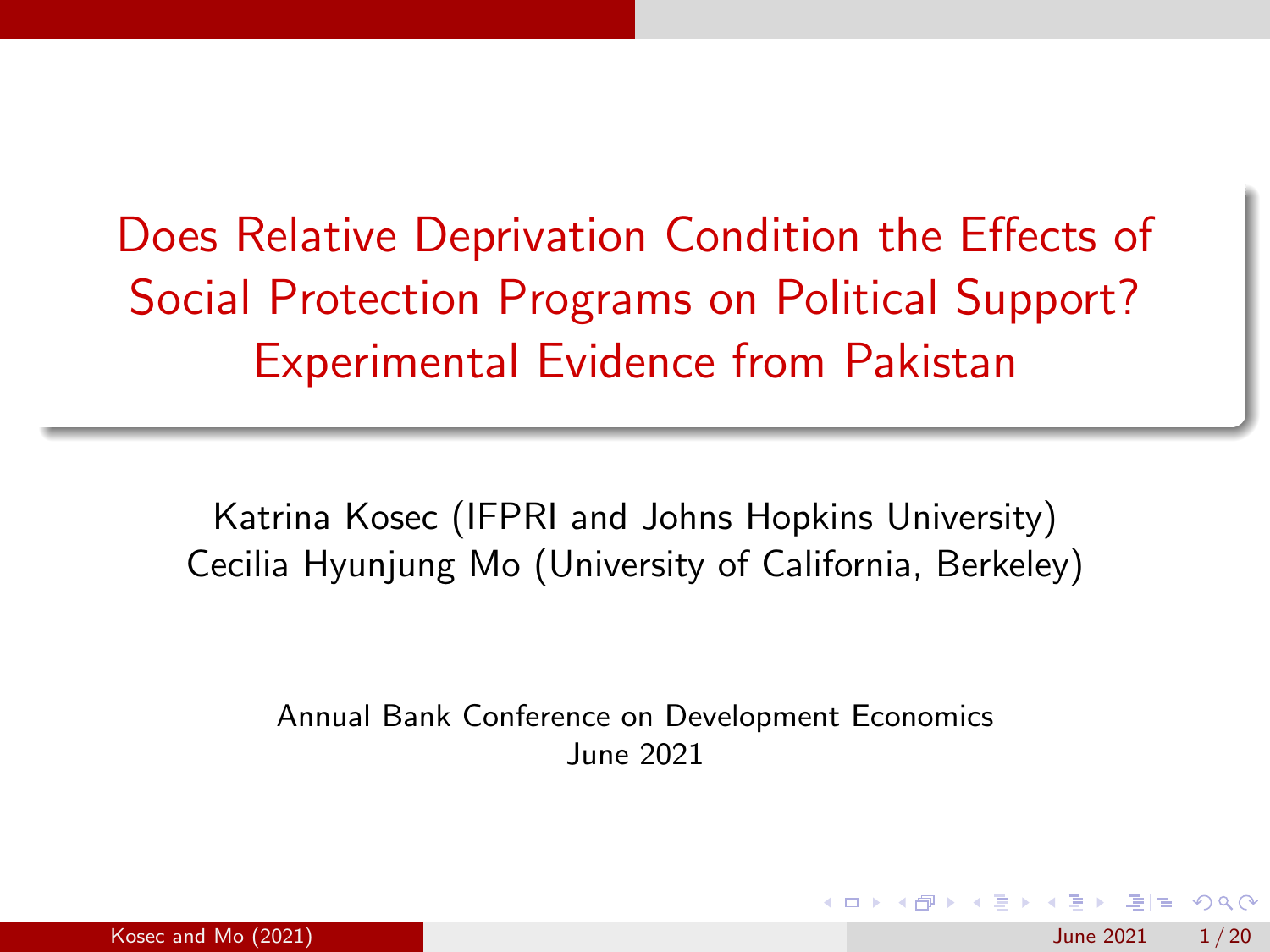## <span id="page-1-0"></span>Research Question

Why might citizens fail to reward policymakers for providing targeted social protection?

 $E|E \cap Q$ 

イロト イ押 トイヨ トイヨト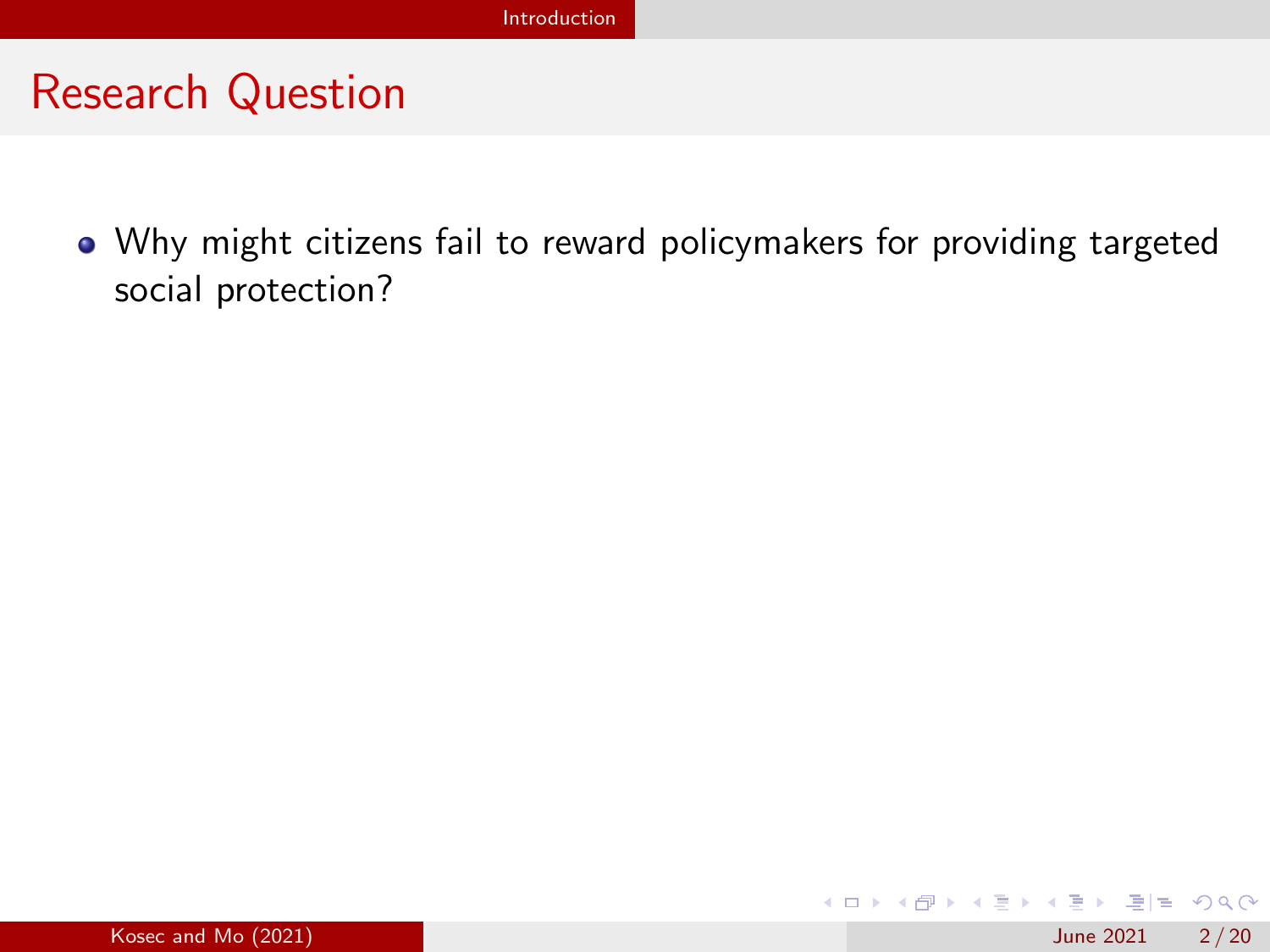### Research Question

- Why might citizens fail to reward policymakers for providing targeted social protection?
- Does perceived income inequality moderate the relationship between social protection and political support?

 $E|E \cap Q$ 

イロト イ押ト イヨト イヨト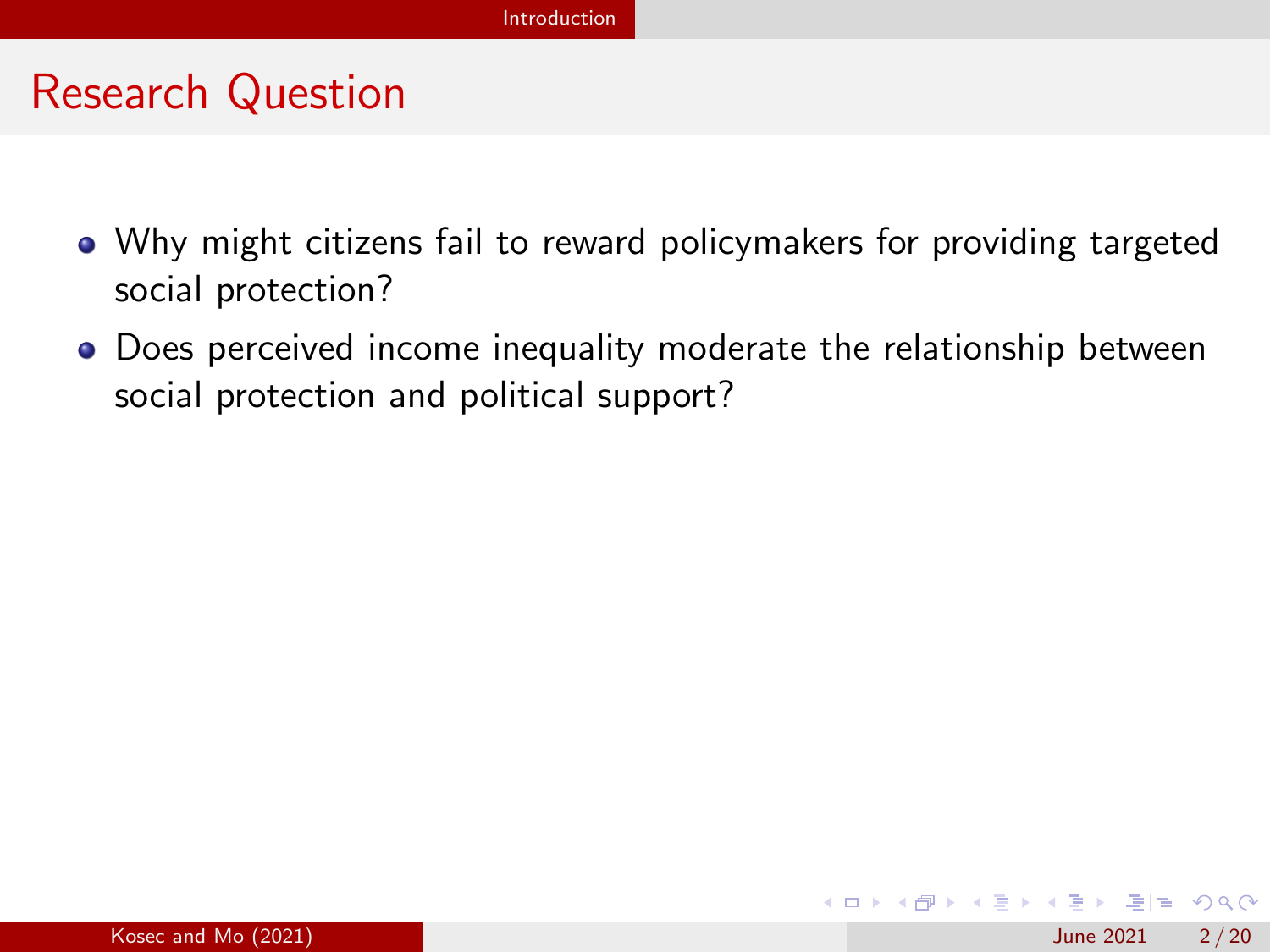<span id="page-3-0"></span>• Economic trend: while income inequality *across* countries is declining, there has been a simultaneous rise in income inequality within countries—particularly in the developing world (Ravallion 2014)

 $E|E \cap Q$ 

イロト イ部 トイヨ トイヨト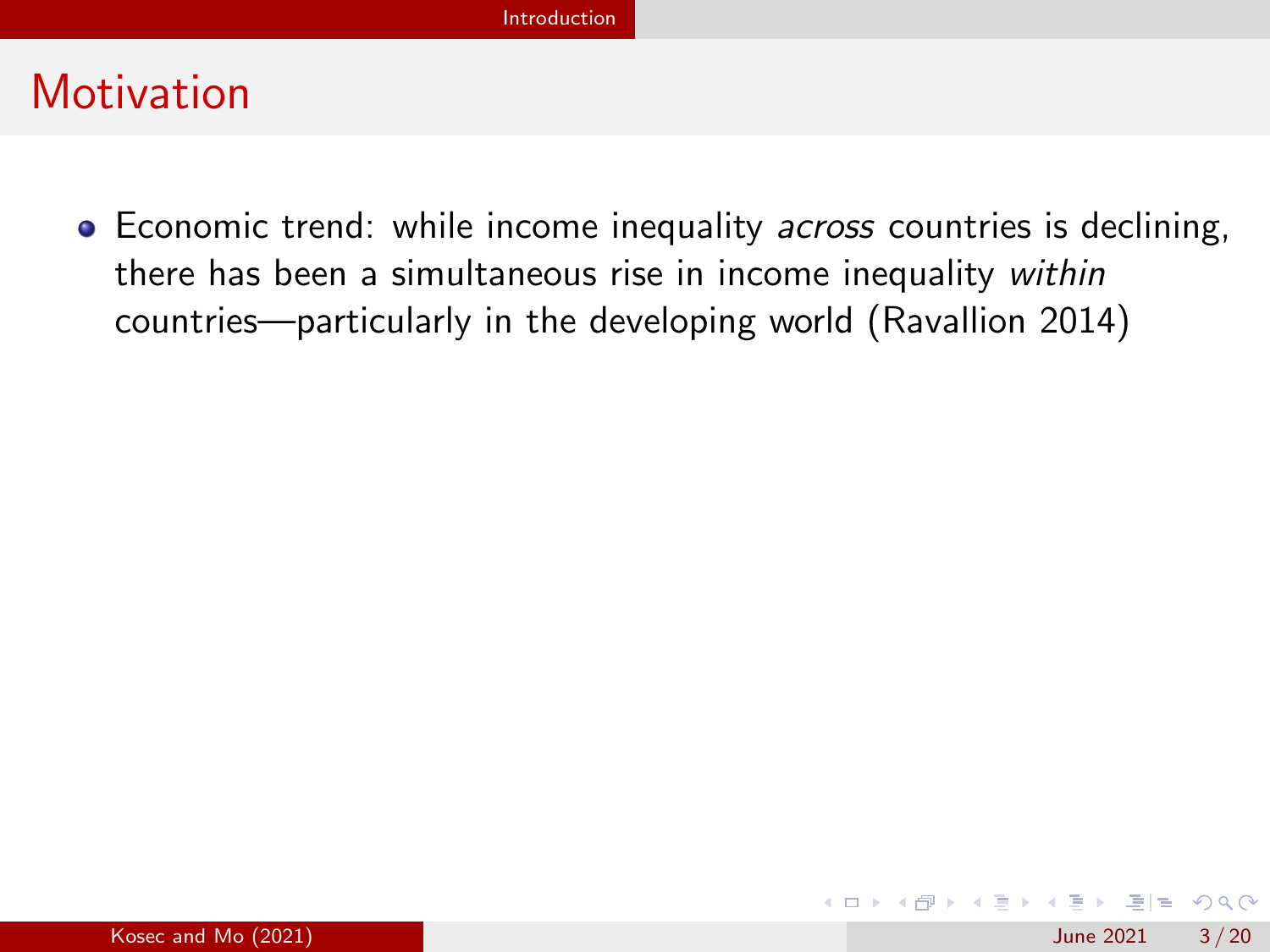- Economic trend: while income inequality *across* countries is declining, there has been a simultaneous rise in income inequality within countries—particularly in the developing world (Ravallion 2014)
- Political trend: governments are increasingly addressing poverty through social protection programs, including cash transfers (Fiszbein et al. 2009; Garcia and Moore 2012; Beegle et al. 2018)

K □ ▶ K ① ▶ K 로 ▶ K 로 ▶ 그리는 K) Q (^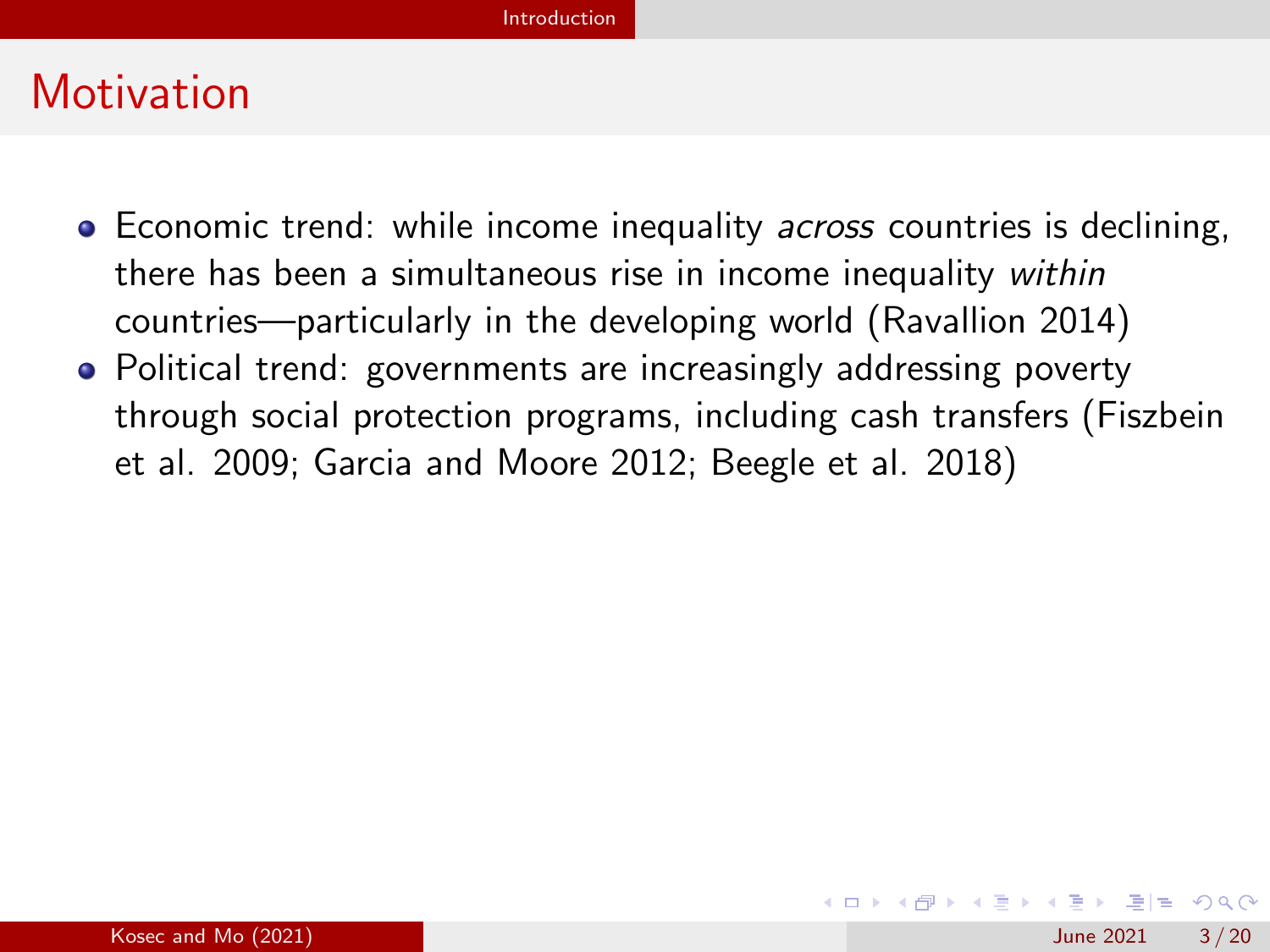- Economic trend: while income inequality *across* countries is declining, there has been a simultaneous rise in income inequality within countries—particularly in the developing world (Ravallion 2014)
- Political trend: governments are increasingly addressing poverty through social protection programs, including cash transfers (Fiszbein et al. 2009; Garcia and Moore 2012; Beegle et al. 2018)
- Mixed literature on how social protection affects political attitudes
	- ↑ support for government: Diaz-Cayeros et al. 2009; Chen 2013; Manacorda et al. 2011; Pop-Eleches and Pop-Eleches 2012; Labonne 2013; De La O 2013; Blattman et al. 2018; Conover et al. 2018; Evans, Holtemeyer, and Kosec 2019

K ロ > K 個 > K 로 > K 로 > 트립 = K) Q @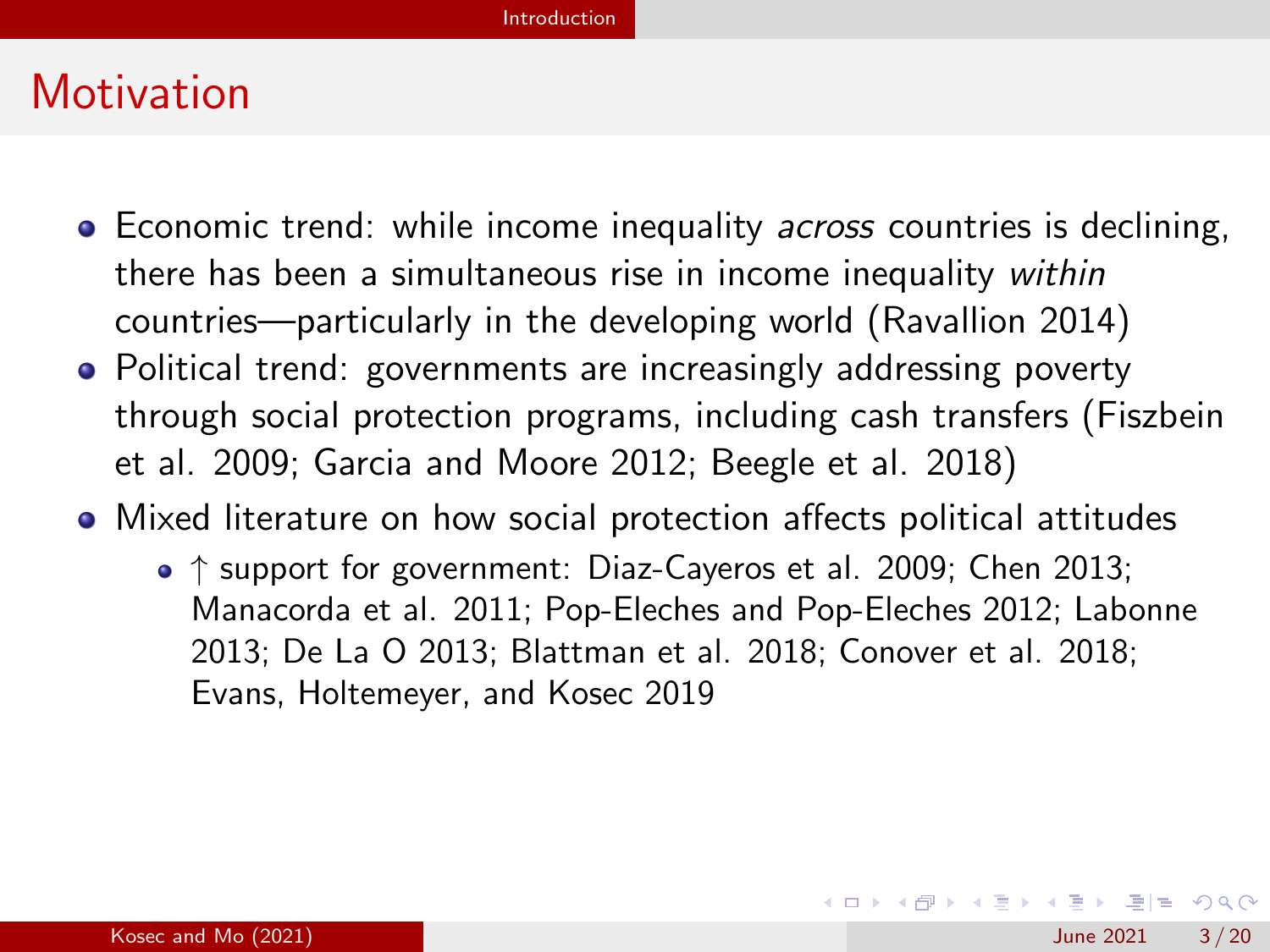- Economic trend: while income inequality *across* countries is declining, there has been a simultaneous rise in income inequality within countries—particularly in the developing world (Ravallion 2014)
- Political trend: governments are increasingly addressing poverty through social protection programs, including cash transfers (Fiszbein et al. 2009; Garcia and Moore 2012; Beegle et al. 2018)
- Mixed literature on how social protection affects political attitudes
	- ↑ support for government: Diaz-Cayeros et al. 2009; Chen 2013; Manacorda et al. 2011; Pop-Eleches and Pop-Eleches 2012; Labonne 2013; De La O 2013; Blattman et al. 2018; Conover et al. 2018; Evans, Holtemeyer, and Kosec 2019
	- Null or negative impacts: Green 2006; Ellis and Faricy 2011; Correa and Cheibub 2016; Imai, King, and Velasco Rivera (2020); Lyall, Zhou, and Imai (2020)

[Literature Review](#page-36-0)

KED KARD KED KED EN AGA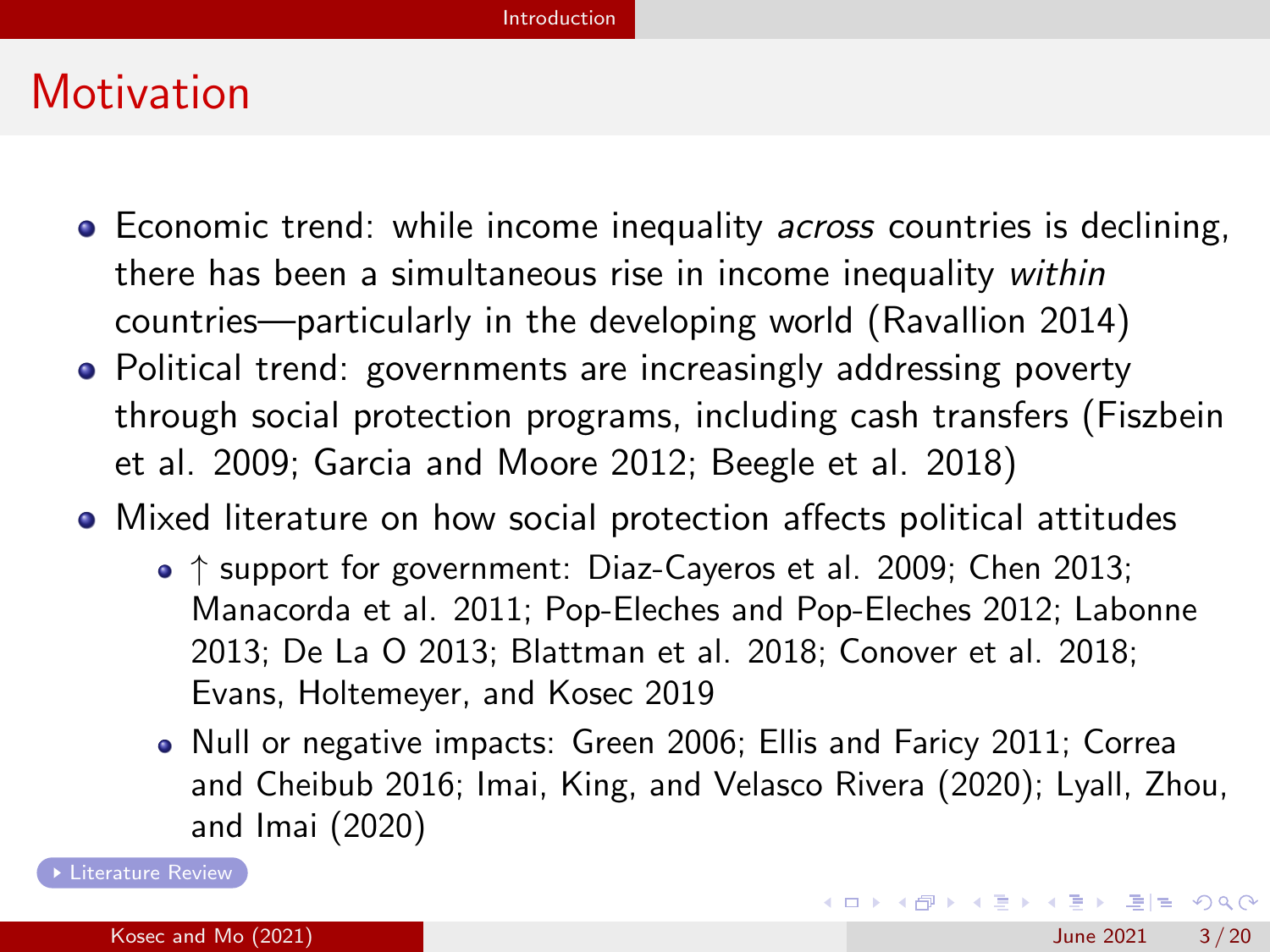## **Background**

Classic economic voting theory: Citizens reward the government for good economic outcomes and punish it for bad ones (e.g., Nadeau, Belanger, and Didier 2013; Lewis-Beck, Nadeau, and Foucault 2013)

K ロ ▶ K 個 ▶ K ヨ ▶ K ヨ ▶ (ヨ)도 19 Q @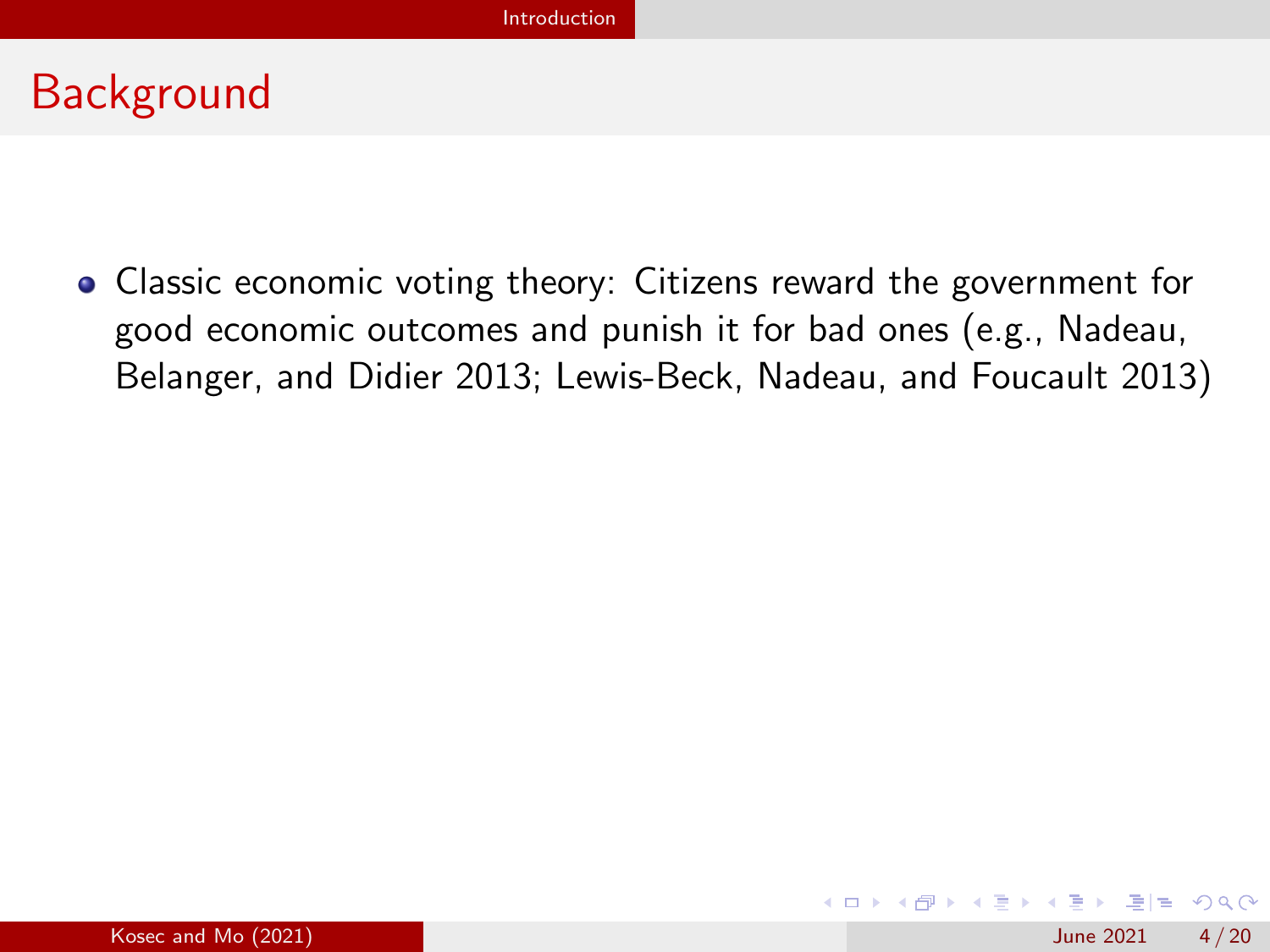## Background

- Classic economic voting theory: Citizens reward the government for good economic outcomes and punish it for bad ones (e.g., Nadeau, Belanger, and Didier 2013; Lewis-Beck, Nadeau, and Foucault 2013)
- Existing explanations for selective increases in support for government following social protection (mixed findings):
	- Attribution challenges
	- Partisan targeting
	- <sup>3</sup> Timing and duration

K □ ▶ K 何 ▶ K 로 ▶ K 로 ▶ 그리는 K) Q (^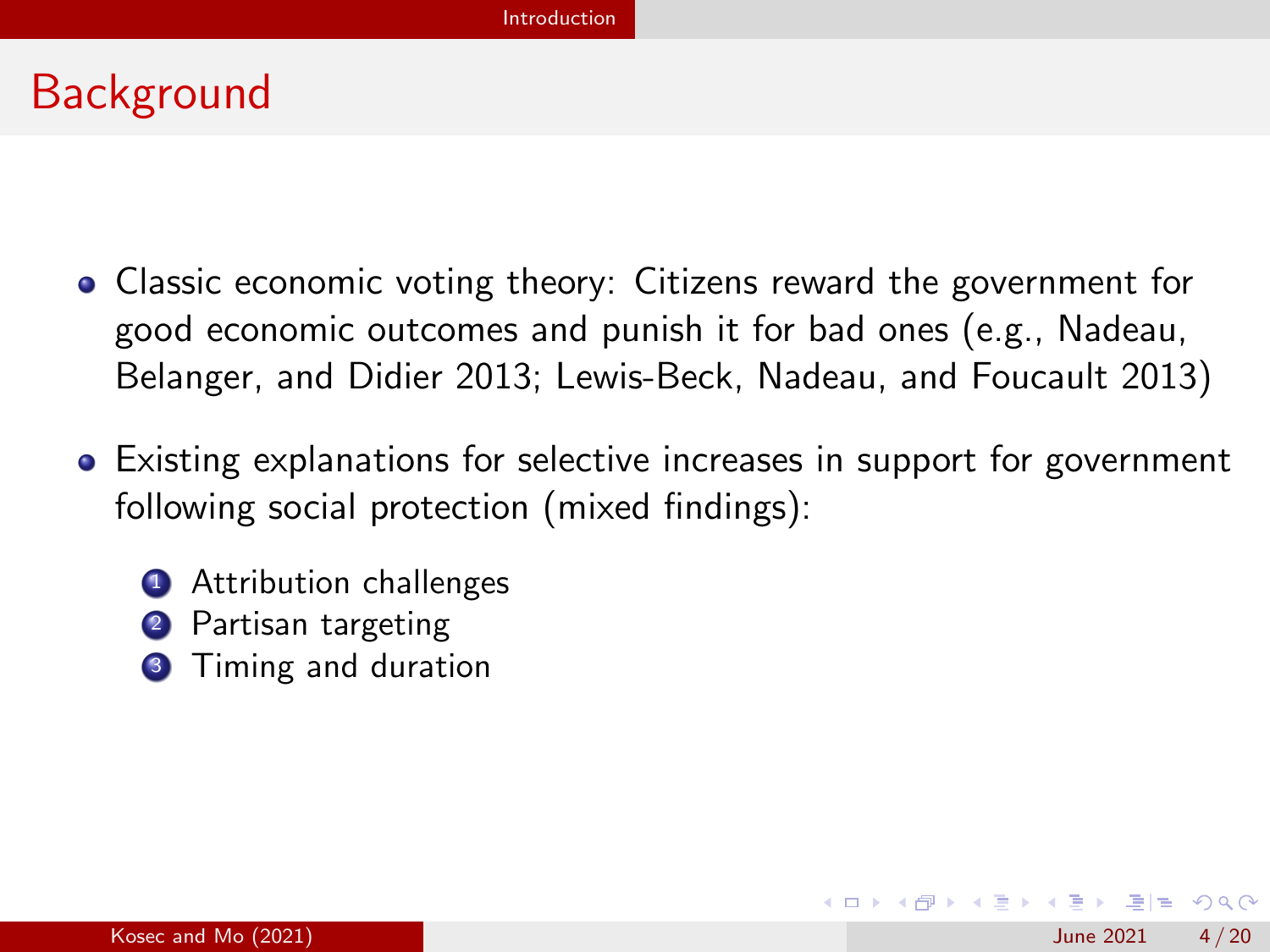## Our Hypothesis

• Behavioral economics, sociology, and psychology: reference points (Kahneman and Tversky 1979; Levy 2003; Bendor 2010), which are affected by perceived relative welfare, influence attitudes toward both the state (Healy et al. 2017) and non-state actors (Fair et al. 2018)

K ロ > K 個 > K 로 > K 로 > 트립 = K) Q @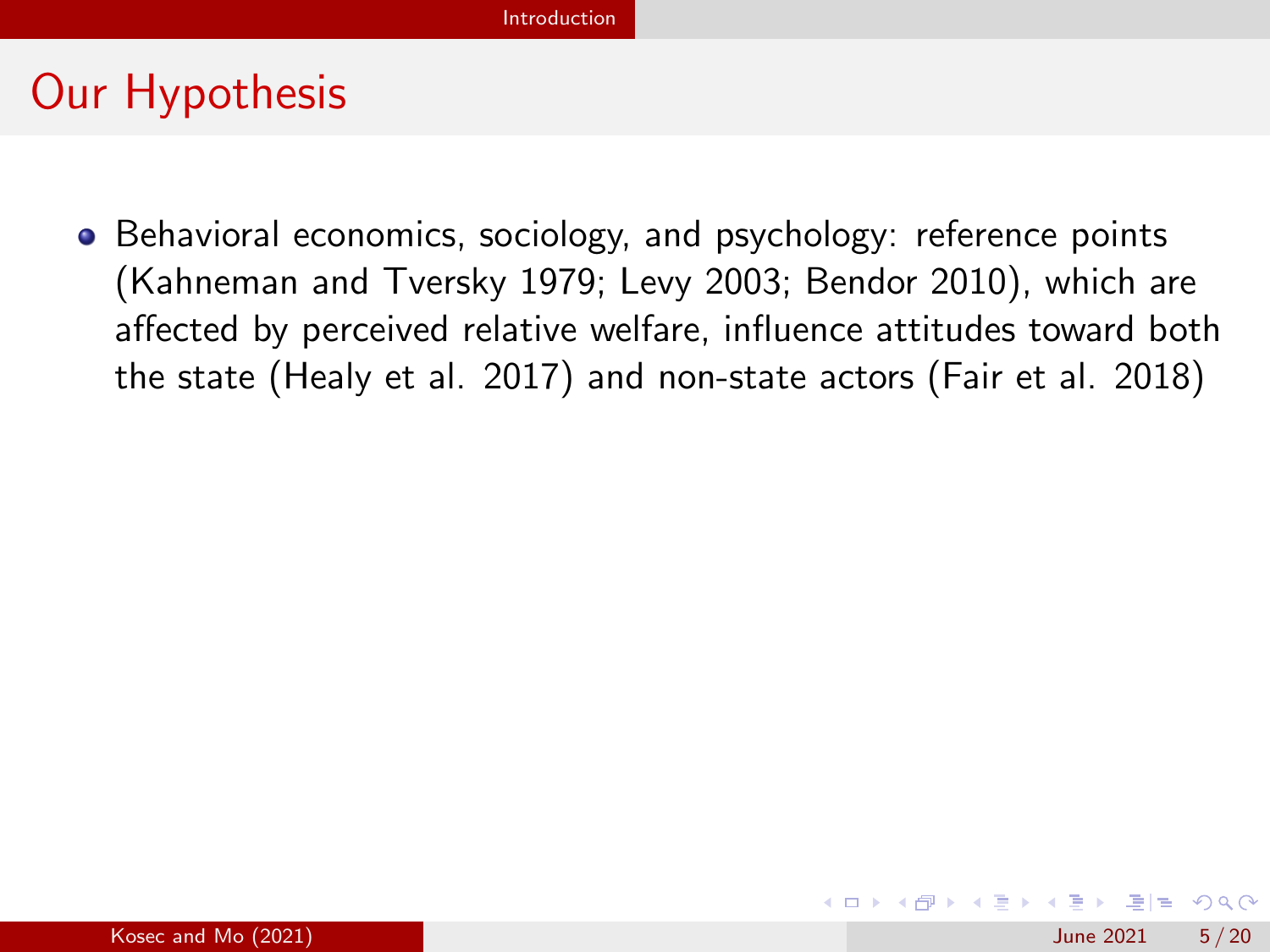## Our Hypothesis

- Behavioral economics, sociology, and psychology: reference points (Kahneman and Tversky 1979; Levy 2003; Bendor 2010), which are affected by perceived relative welfare, influence attitudes toward both the state (Healy et al. 2017) and non-state actors (Fair et al. 2018)
- We argue: citizens' perceptions of their relative economic position moderate the effects of social protection on attitudes:
	- When a citizen does not feel relatively deprived, social protection has minimal sustained effect on attitudes toward government
	- Relative deprivation being salient causes beneficiaries to increase support for government, and non-beneficiaries to feel politically disgruntled

K ロ ▶ K 個 ▶ K 로 ▶ K 로 ▶ 그리도 YO Q @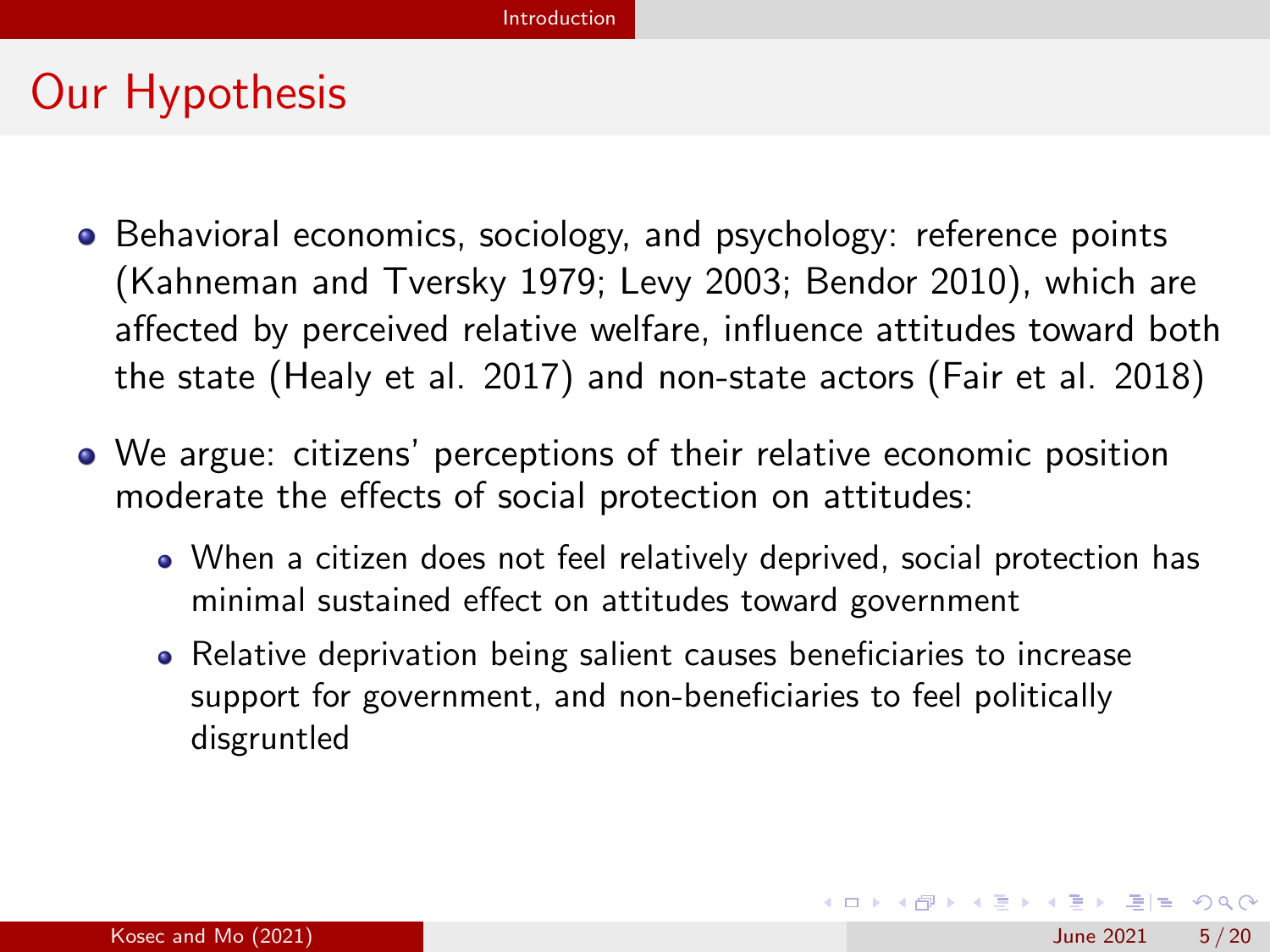## Benazir Income Support Program (BISP)



Stated Goals: (1) eradicate extreme poverty; (2) empower women; and (3) achieve universal primary education by providing unconditional cash transfers to poor women (Ambler and De Brauw 2019)

- $\bullet$  Oct. 2010 Dec. 2011: Poverty census carried out to identify prospective beneficiaries
- Jul. 2011: Use of wealth scores to distribute transfers begins

 $F = \Omega$ 

**◆ロト ◆母ト ◆ミト → ミト**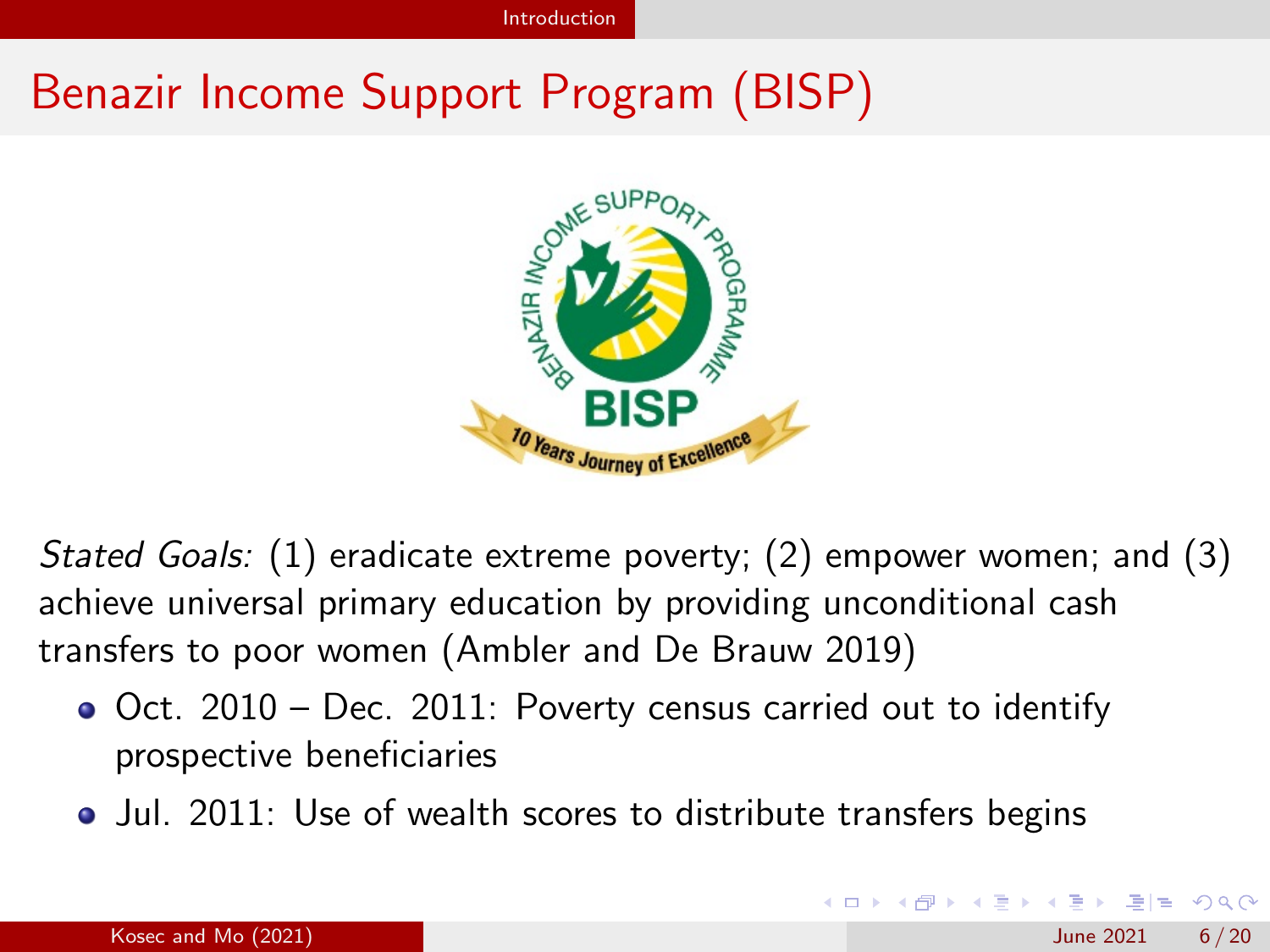## <span id="page-12-0"></span>Data

- Administrative Data: Benazir Income Support Program (BISP) Database
	- Poverty score and eligibility dummy for the BISP, Pakistan's national unconditional cash transfer program
	- Matched with our survey data on CNIC (national identity card) number
- Household Survey Data: Pakistan Rural Household Panel Survey, Round 2, April–May 2013
	- Governance module: survey experiment  $+$  seven questions about support for/ satisfaction with Pakistani government
	- 76 rural villages in Punjab, Sindh, and Khyber-Pakhtunkhwa (KPK)
	- $\bullet$  N = 2,639 (that overlaps with the administrative data)

KOD KARD KED KED EIE VAA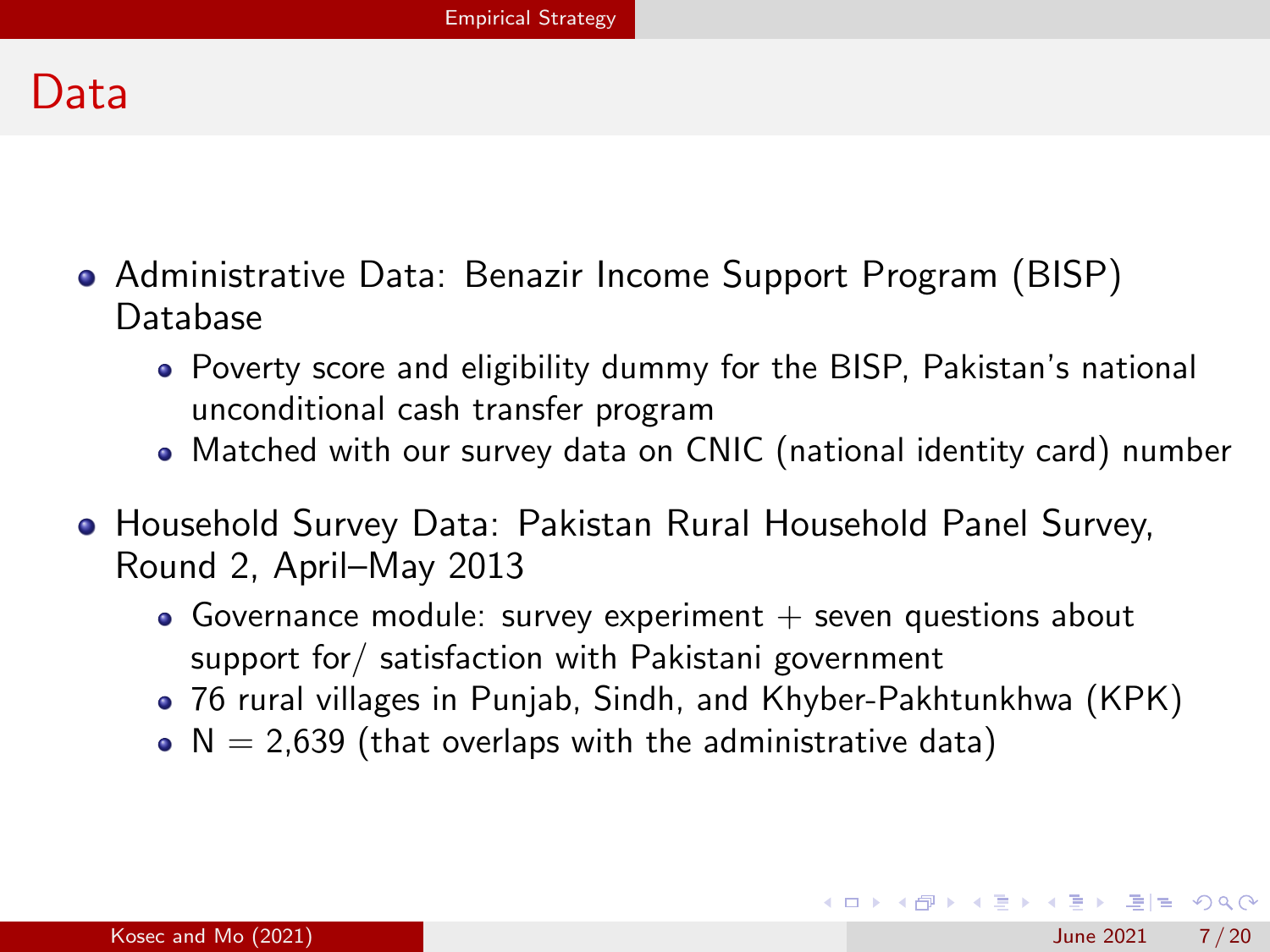## Map of Household Survey Villages  $(N=76)$



K ロ ▶ K 個 ▶ K 로 ▶ K 로 ▶ 그리도 YO Q @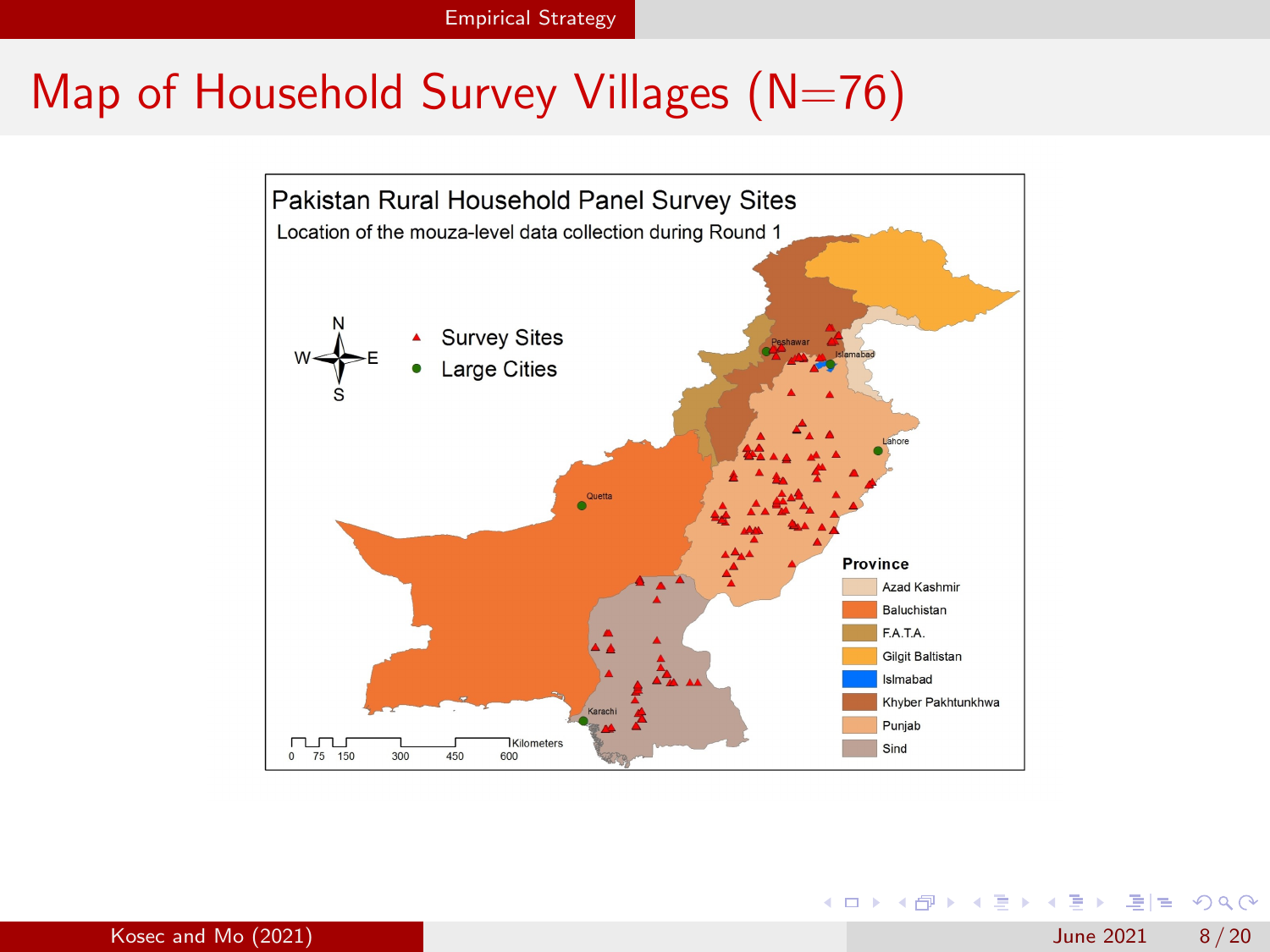# Identification of Effects of the BISP: Fuzzy Regression Discontinuity Design (RDD)

Need to overcome selection bias.

- Exploit a threshold rule in the BISP selection process
	- Assignment Variable  $X:$  Wealth Score
	- Cutoff  $c$ : Standardized to be 0 (cutoff = 16.17)
	- Treatment Receipt  $D = 1[X \geq c^*]$

K □ ▶ K ① ▶ K 로 ▶ K 로 ▶ 그리는 K) Q (^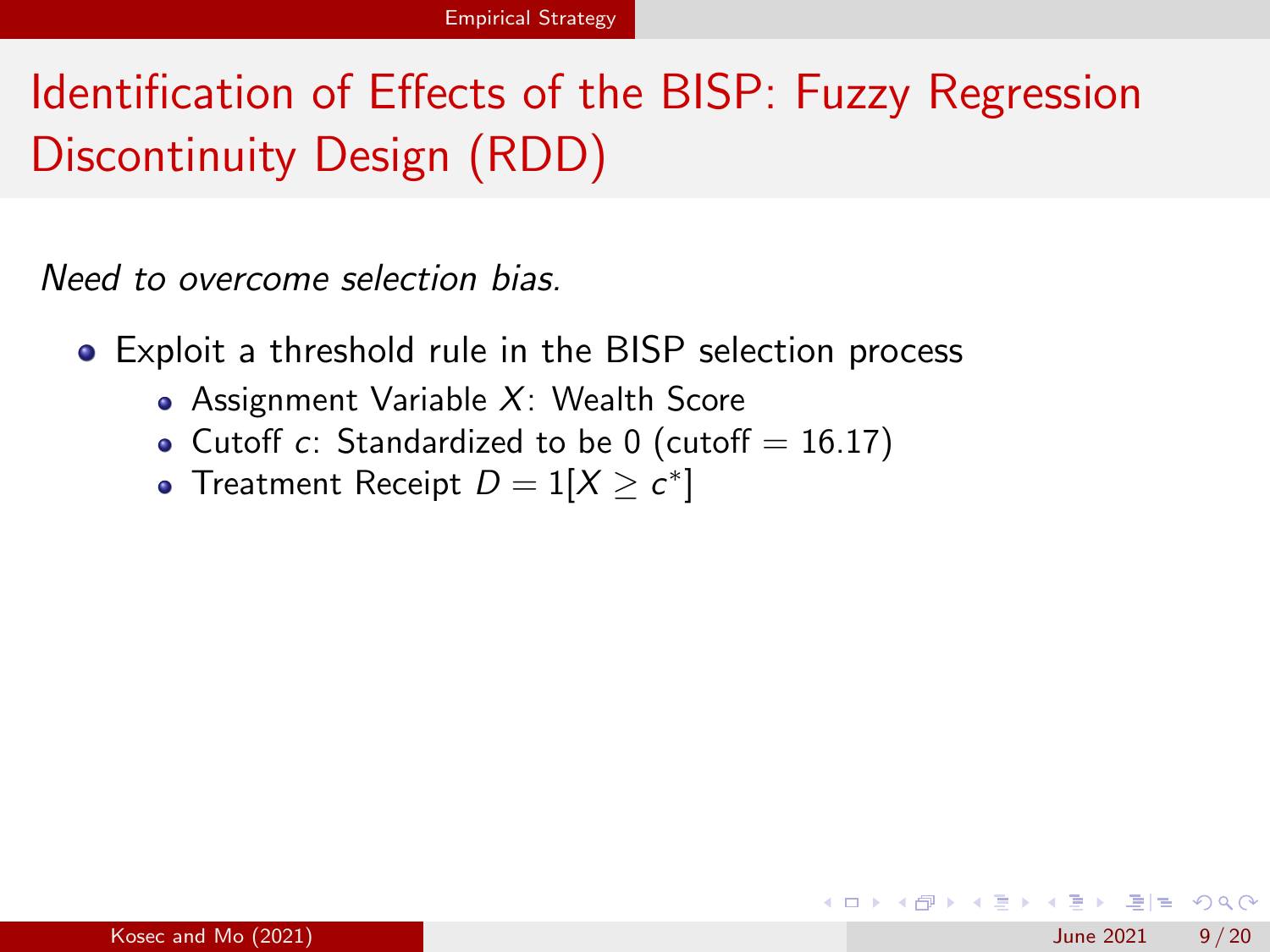# Identification of Effects of the BISP: Fuzzy Regression Discontinuity Design (RDD)

Need to overcome selection bias.

- Exploit a threshold rule in the BISP selection process
	- Assignment Variable  $X:$  Wealth Score
	- Cutoff c: Standardized to be 0 (cutoff  $= 16.17$ )
	- Treatment Receipt  $D = 1[X \geq c^*]$
- Fuzzy rather than sharp cutoff because households could appeal and receive transfers if their score was between 16.17 and 21.17 and the household had:
	- at least one disabled member:
	- at least one senior citizen (65 years of age or older) and less than three total household members; or
	- have four or more children under age 12

KOD KARD KED KED EN AQA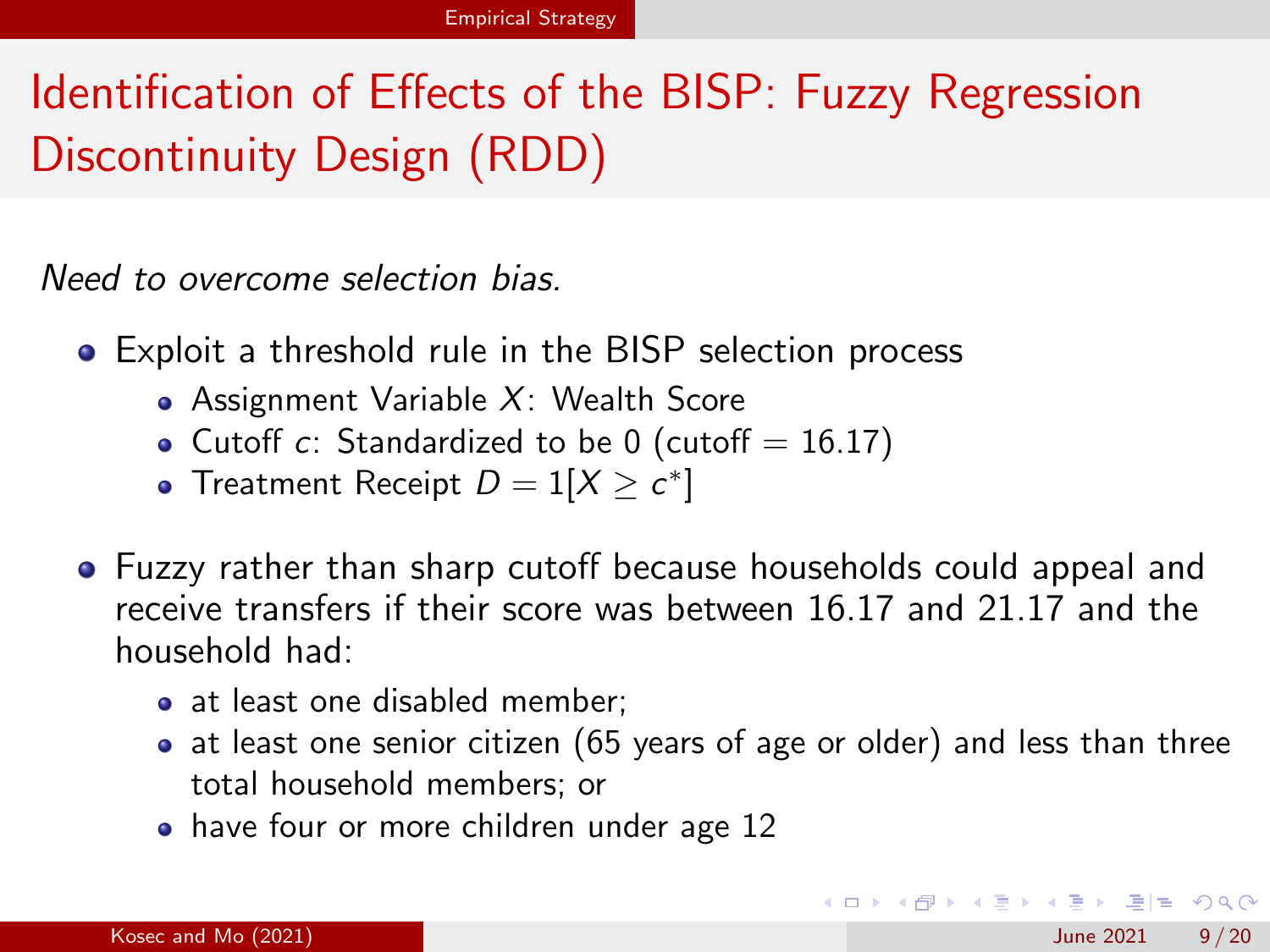## First Stage Results



Notes:  $\beta = 0.593$  ( $p < 0.001$ ).

4 0 8

- ← 冊 →

化重新化重

重目 のへぐ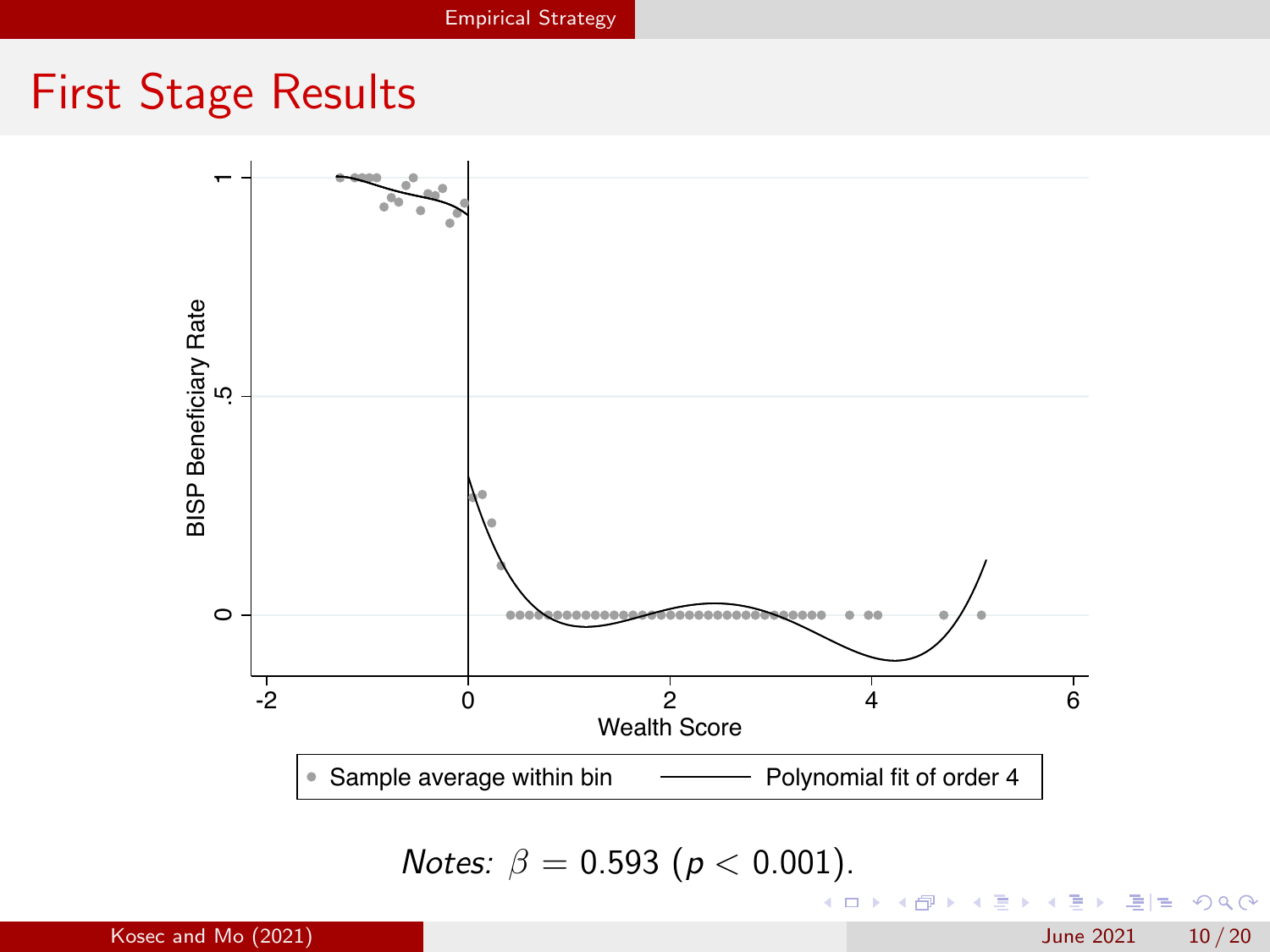## Balance on Pre-Treatment Characteristics



Notes: The 95 percent (two-tailed) confidence intervals surround point estimates.

 $E|E \cap Q$ 

**K ロ ▶ K 御 ▶ K 君 ▶ K 君**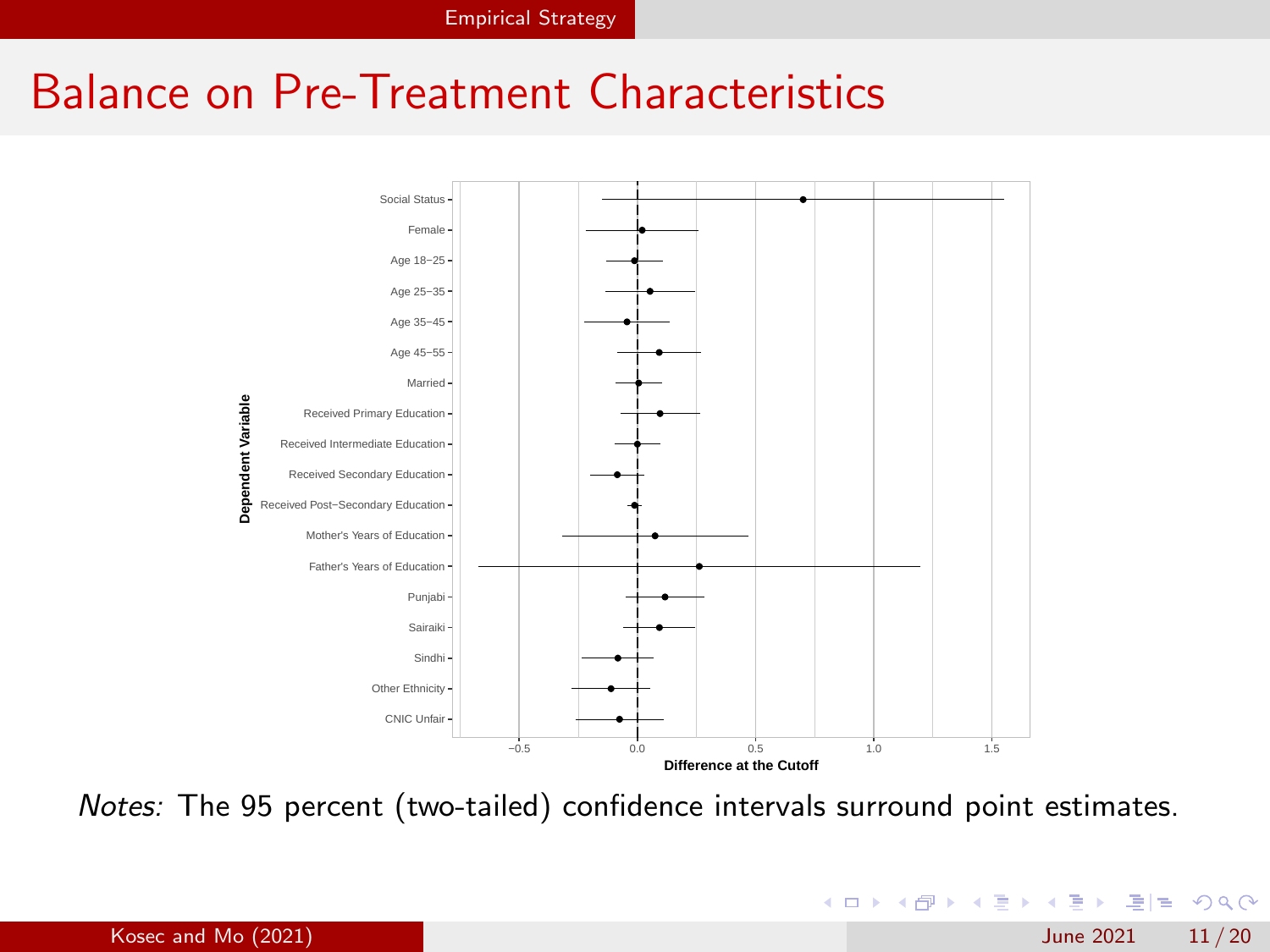## Experiment: Poverty Prime

- <span id="page-18-0"></span>"Annual income is the amount of CASH income you earn from all agricultural and non-agricultural activities, and money from Benazir Income Support Programme (BISP) or other programs. How much income did your family earn last month?"
- Individuals are asked to select their income level from one of five brackets (50 percent of individuals are in each of two groups):

| Control Group        | Relatively Poor Group |
|----------------------|-----------------------|
| (No Poverty Prime)   | (Poverty Prime)       |
| 0-2,000 Rs.          | 0-12,500 Rs.          |
| 2,001-4,000 Rs.      | 12,501-25,000 Rs.     |
| 4,001-6,000 Rs.      | 25,001-45,000 Rs.     |
| 6,001-10,000 Rs.     | 45,001-60,000 Rs.     |
| More than 10,000 Rs. | More than 60,000 Rs.  |

KOD KARD KED KED EIE VAA

[Baseline Test: Relative Poverty Prime Assignment](#page-30-0)  $\bullet$  [Baseline Characteristics at Threshold by Prime](#page-34-0)

Kosec and Mo (2021) June 2021 12 / 20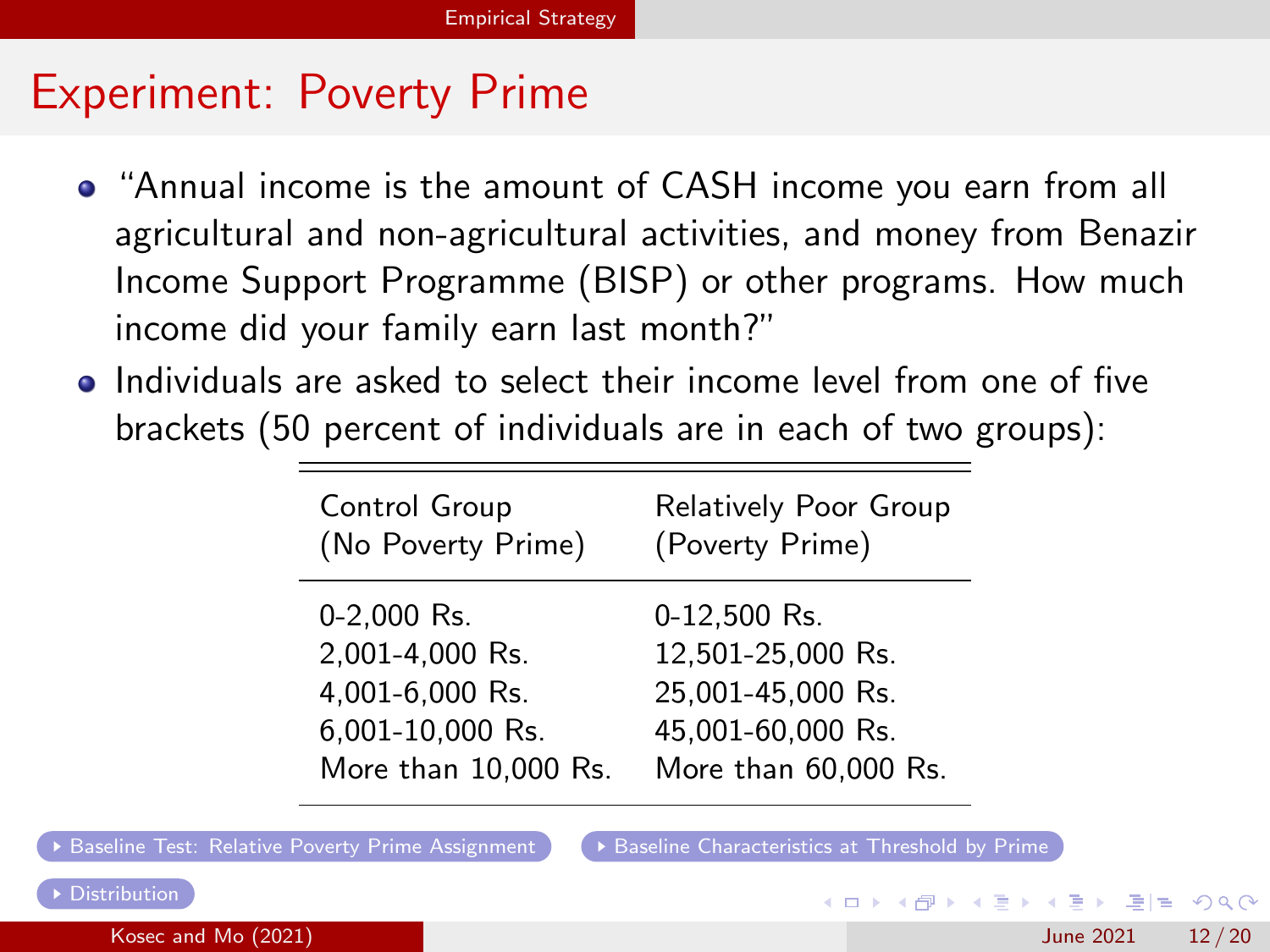#### Key Outcome Measure: Government Support Index (GSI)

- Index of seven questions (Cronbach's alpha score  $= 0.88$ ), which we will call the Government Support Index (GSI):
	- To what extent to you ...
		- ... think the courts in Pakistan guarantee a fair trial?
		- $\bullet$  ... respect the political institutions of Pakistan?
		- ... think citizens' basic rights are protected by the political system of Pakistan?
		- ... proud of living under the political system of Pakistan?
		- $\bullet$  ... think that one should support the political system of Pakistan?
		- $\bullet$  ... trust the political system of Pakistan?
		- ... feel your leaders are doing the best job possible for Pakistanis?
	- Answer Choices: 0 (Not at all), 0.25 (A little), 0.5 (Somewhat), 0.75 (A lot), and 1 (A great deal)

KED KARD KED KED EN AGA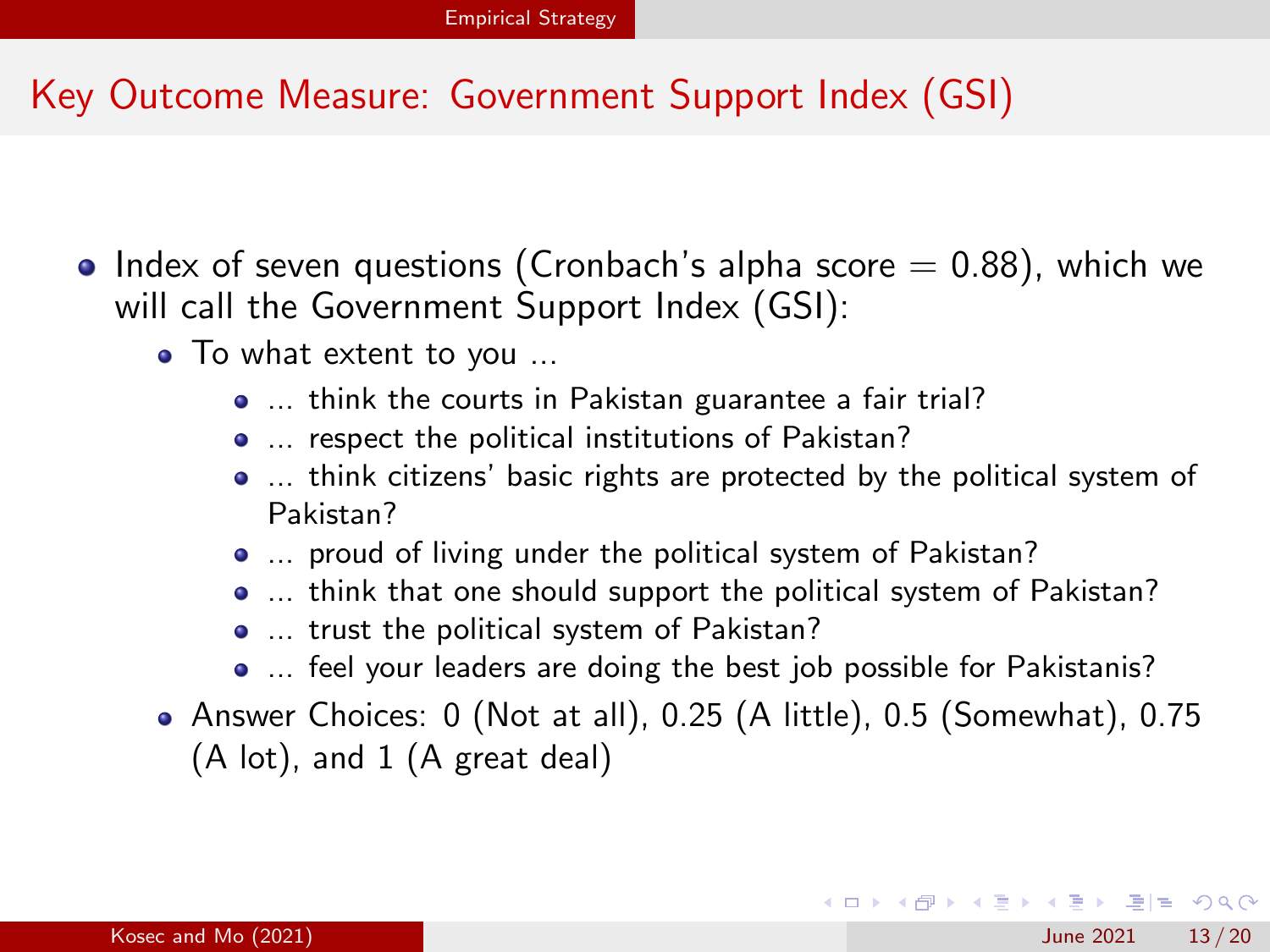## <span id="page-20-0"></span>Manipulation Check: Effect of BISP on Economic Welfare

|                                                          | 2SLS         | Robust p-value Obs. |       |
|----------------------------------------------------------|--------------|---------------------|-------|
| Total Food Expenditures per Month (Rupees)               | $2.596***$   | 0.003               | 2,610 |
| Total Expenditures per Month (Rupees)                    | $3,107.5***$ | 0.014               | 2,610 |
| Cash Loans as Share of Yearly Expenditure                | $-0.109$ *** | 0.001               | 2,639 |
| Total Savings as a Share of Monthly Expenditure          | $0.403**$    | 0.016               | 2,610 |
| Household Earns Income from Outside Agriculture 0.382*** |              | 0.000               | 2,608 |

Notes: Standard errors appear in parentheses. \*  $p < 0.10$ , \*\* $p < 0.05$ , \*\*\*  $p < 0.01$ . The estimate is the average treatment effect at the cutoff estimated with local linear regression with triangular kernel and MSE-optimal bandwidth (Calanico, Cattaneo, and Titiunik 2014).

KED KARD KED KED EN AGA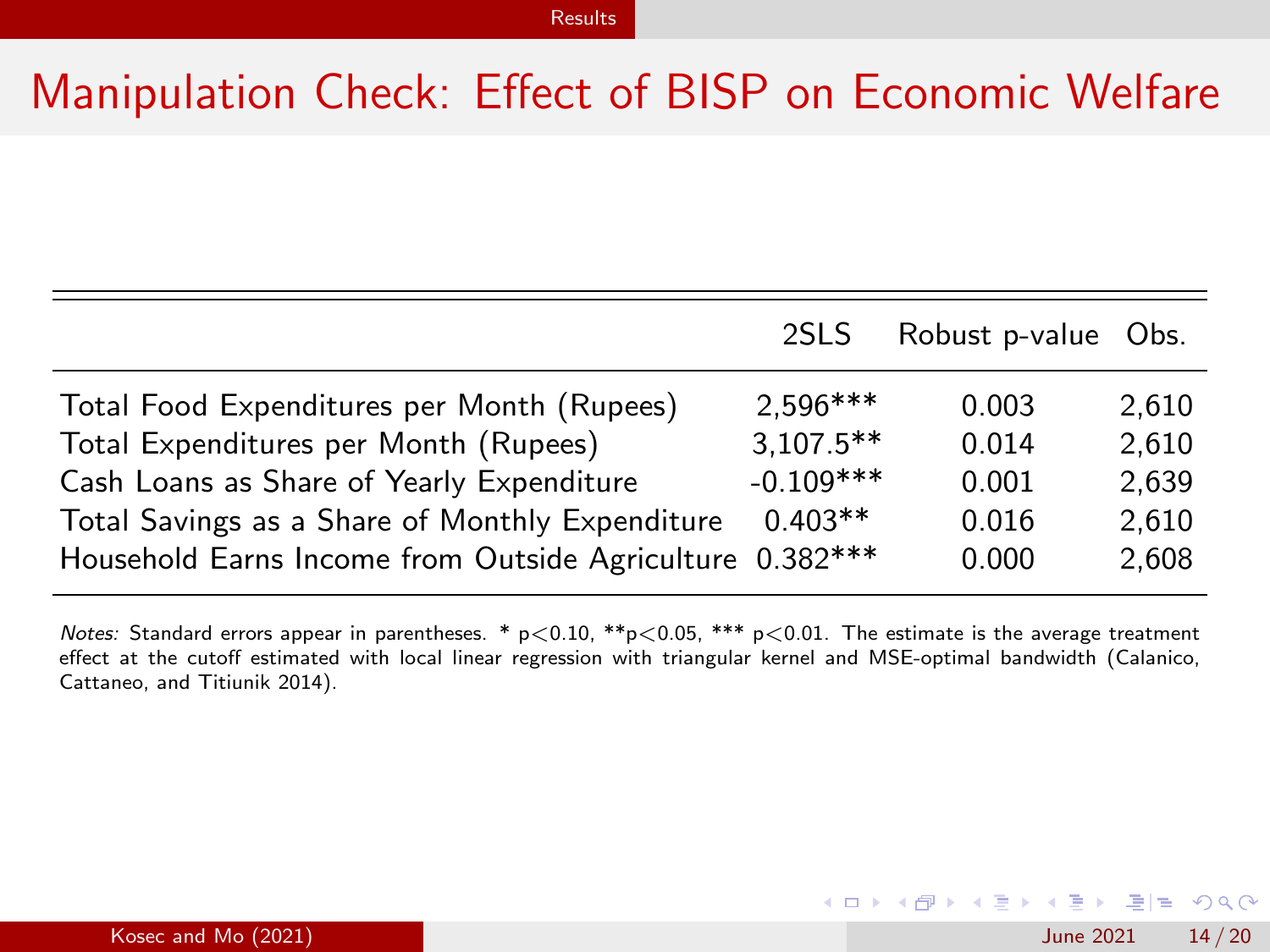## Effect of BISP on Government Support

|                                        |           | 2SLS Robust p-value | Obs.  |
|----------------------------------------|-----------|---------------------|-------|
| <b>Government Support Index</b>        | $0.080*$  | 0.134               | 2.636 |
| Courts Guarantee Fair Trial            | $0.125*$  | 0.088               | 2.637 |
| Respect for Political Institutions     | $0.104*$  | 0.151               | 2.637 |
| Citizens' Basic Rights Protected       | $0.116**$ | 0.058               | 2.636 |
| Proud of Political System              | 0.008     | 0.932               | 2.636 |
| Others Should Support Political System | 0.038     | 0.501               | 2,637 |
| <b>Trust Leaders</b>                   | 0.072     | 0.303               | 2,637 |
| Leaders Doing the Best Job Possible    | 0.096     | 0.224               | 2,637 |

Notes: Standard errors appear in parentheses. \*  $p < 0.10$ , \*\* $p < 0.05$ , \*\*\*  $p < 0.01$ . The estimate is the average treatment effect at the cutoff estimated with local linear regression with triangular kernel and MSE-optimal bandwidth (Calanico, Cattaneo, and Titiunik 2014).

K ロ ▶ K 個 ▶ K 로 ▶ K 로 ▶ 그리도 YO Q @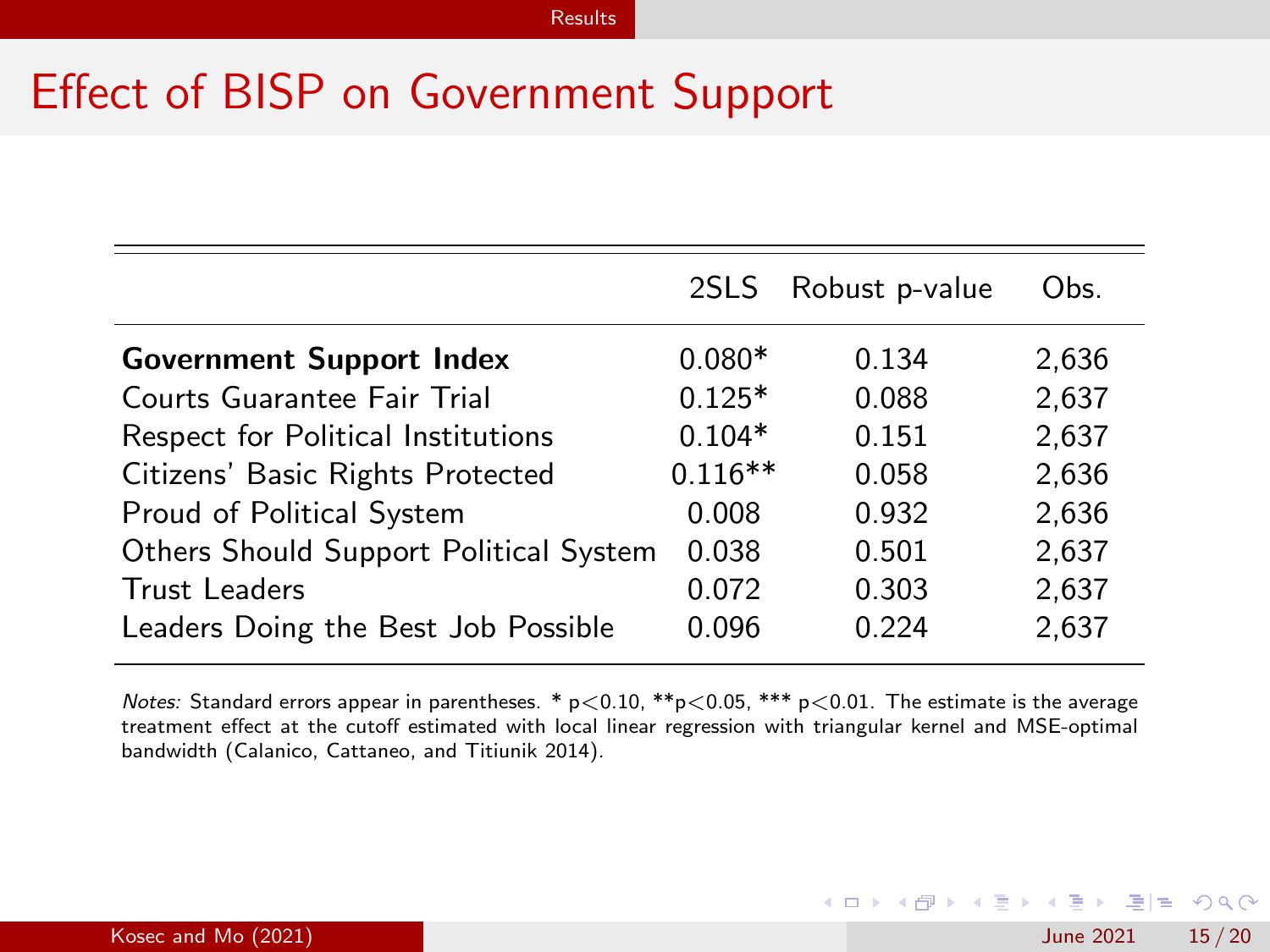# Effect of BISP on Attitudes Toward Government by Poverty Prime (2SLS)

<span id="page-22-0"></span>

|                                        | <b>BISP, Poverty Prime</b> |                |       | BISP, No Poverty Prime |                |       |  |
|----------------------------------------|----------------------------|----------------|-------|------------------------|----------------|-------|--|
|                                        | Coefficient                | Robust p-value | Obs.  | Coefficient            | Robust p-value | Obs.  |  |
| Government Support Index               | $0.155**$                  | 0.021          | 1.303 | 0.015                  | 0.791          | 1,333 |  |
| Courts Guarantee Fair Trial            | $0.203**$                  | 0.045          | 1.303 | 0.034                  | 0.819          | 1.334 |  |
| Respect for Political Institutions     | $0.196**$                  | 0.035          | 1.303 | $-0.002$               | 0.911          | 1.334 |  |
| Citizens' Basic Rights Protected       | $0.195**$                  | 0.036          | 1.303 | 0.042                  | 0.715          | 1.333 |  |
| Proud of Political System              | 0.117                      | 0.270          | 1.303 | $-0.064$               | 0.679          | 1,333 |  |
| Others Should Support Political System | 0.118                      | 0.177          | 1.303 | $-0.023$               | 0.904          | 1.334 |  |
| <b>Trust Political System</b>          | 0.116                      | 0.283          | 1.303 | 0.050                  | 0.507          | 1.334 |  |
| Leaders Doing the Best Job Possible    | $0.155*$                   | 0.121          | 1.303 | 0.061                  | 0.630          | 1.334 |  |

Notes: Standard errors appear in parentheses. \*  $p < 0.10$ , \*\* $p < 0.05$ , \*\*\*  $p < 0.01$ . The estimate is the average treatment effect at the cutoff estimated with local linear regression with triangular kernel and MSE-optimal bandwidth (Calanico, Cattaneo, and Titiunik 2014).

**[Bandwidth Sensitivity](#page-31-0)**  $\rightarrow$  [Figure](#page-32-0)

KED KARD KED KED EN AGA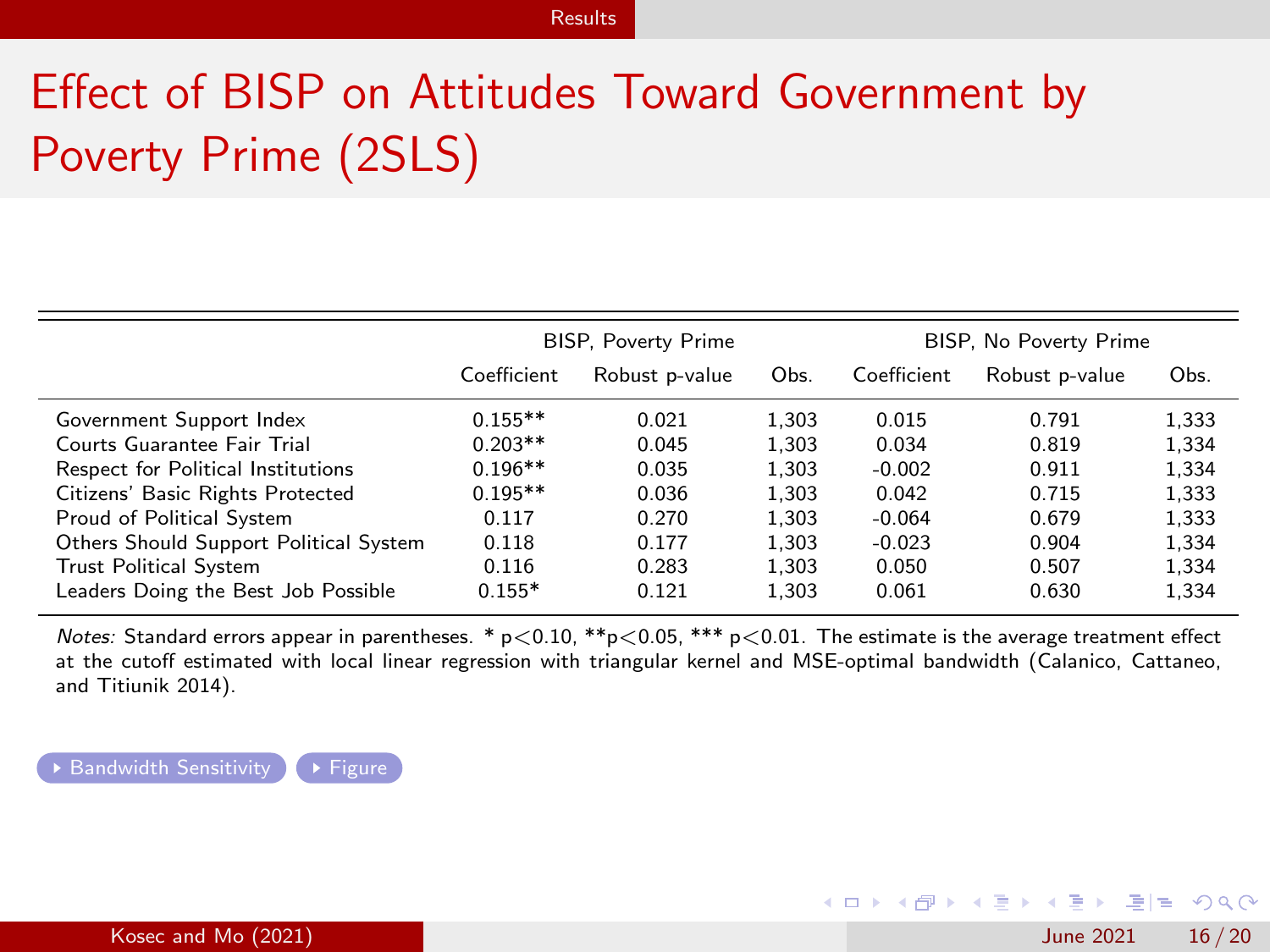#### [Results](#page-20-0)

# Effect of BISP on Attitudes Toward Government by Perceived Income Standing Pre-Treatment Among Primed Individuals (2SLS)

<span id="page-23-0"></span>

|                                        | Didn't Feel Relatively Poor Pre-Treatment |                |      | Felt Relatively Poor Pre-Treatment |                |      |
|----------------------------------------|-------------------------------------------|----------------|------|------------------------------------|----------------|------|
|                                        | Coefficient                               | Robust p-value | Obs. | Coefficient                        | Robust p-value | Obs. |
| Government Support Index               | $0.239***$                                | 0.001          | 758  | $-0.047$                           | 0.505          | 545  |
| Courts Guarantee Fair Trial            | 0.159                                     | 0.151          | 758  | 0.042                              | 0.879          | 545  |
| Respect for Political Institutions     | $0.345***$                                | 0.000          | 758  | $-0.079$                           | 0.467          | 545  |
| Citizens' Basic Rights Protected       | $0.258**$                                 | 0.012          | 758  | 0.008                              | 0.803          | 545  |
| Proud of Political System              | $0.196*$                                  | 0.061          | 758  | $-0.017$                           | 0.767          | 545  |
| Others Should Support Political System | $0.225**$                                 | 0.016          | 758  | $-0.044$                           | 0.754          | 545  |
| <b>Trust Political System</b>          | $0.215**$                                 | 0.025          | 758  | $-0.120$                           | 0.447          | 545  |
| Leaders Doing the Best Job Possible    | $0.284***$                                | 0.009          | 758  | $-0.145$                           | 0.312          | 545  |

Notes: Standard errors appear in parentheses. \*  $p < 0.10$ , \*\*p $< 0.05$ , \*\*\*  $p < 0.01$ . The estimate is the average treatment effect at the cutoff estimated with local linear regression with triangular kernel and MSE-optimal bandwidth (Calanico, Cattaneo, and Titiunik 2014).

#### [Figure](#page-33-0)

K □ ▶ K ① ▶ K 로 ▶ K 로 ▶ 그리는 K) Q (^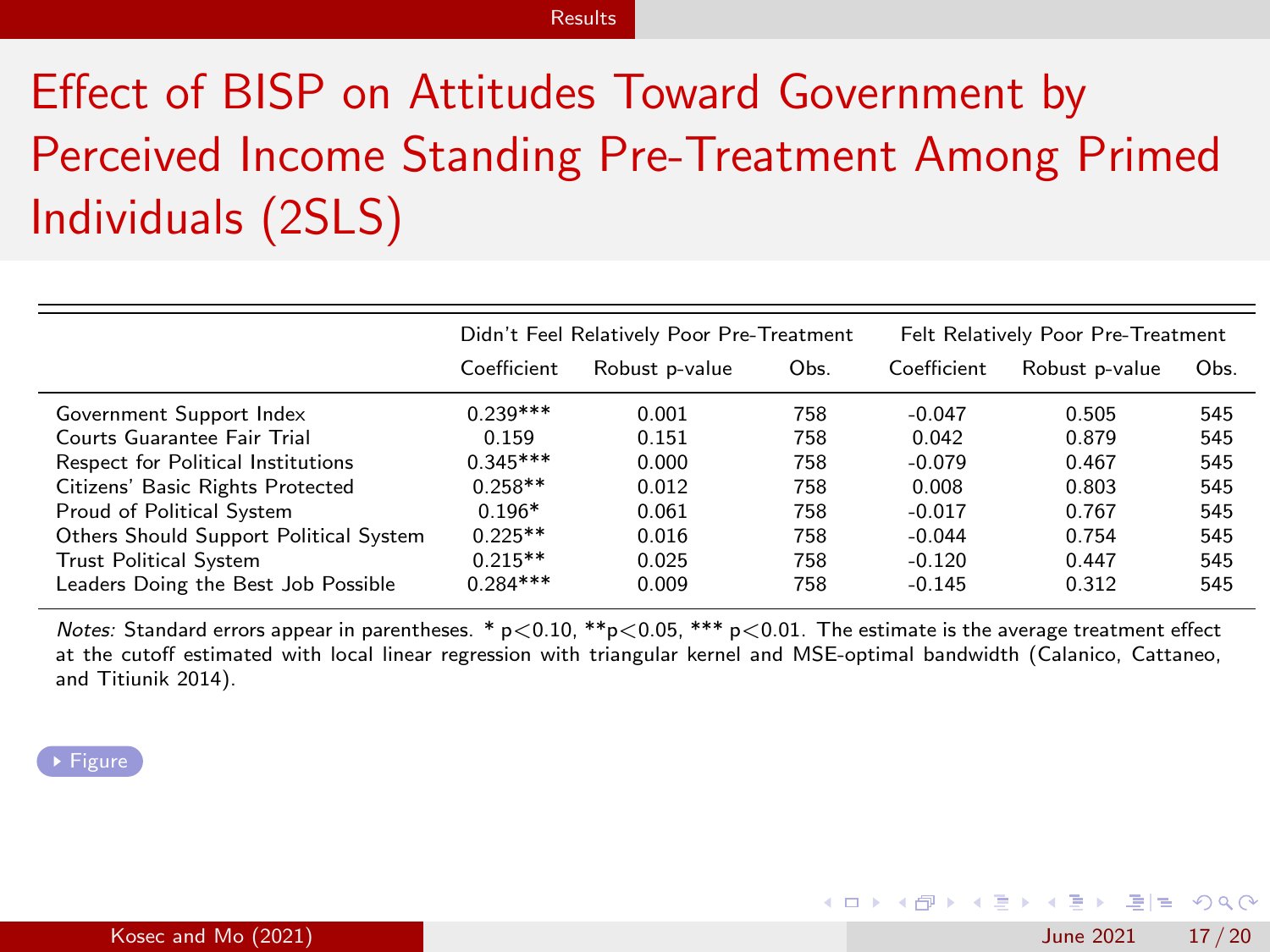## Which Group is Being Affected by the Poverty Prime?

The group that got the BISP (feeling relatively poor means the BISP buys even more of their support)? Or

14 E K 4 E

 $E|E \cap Q$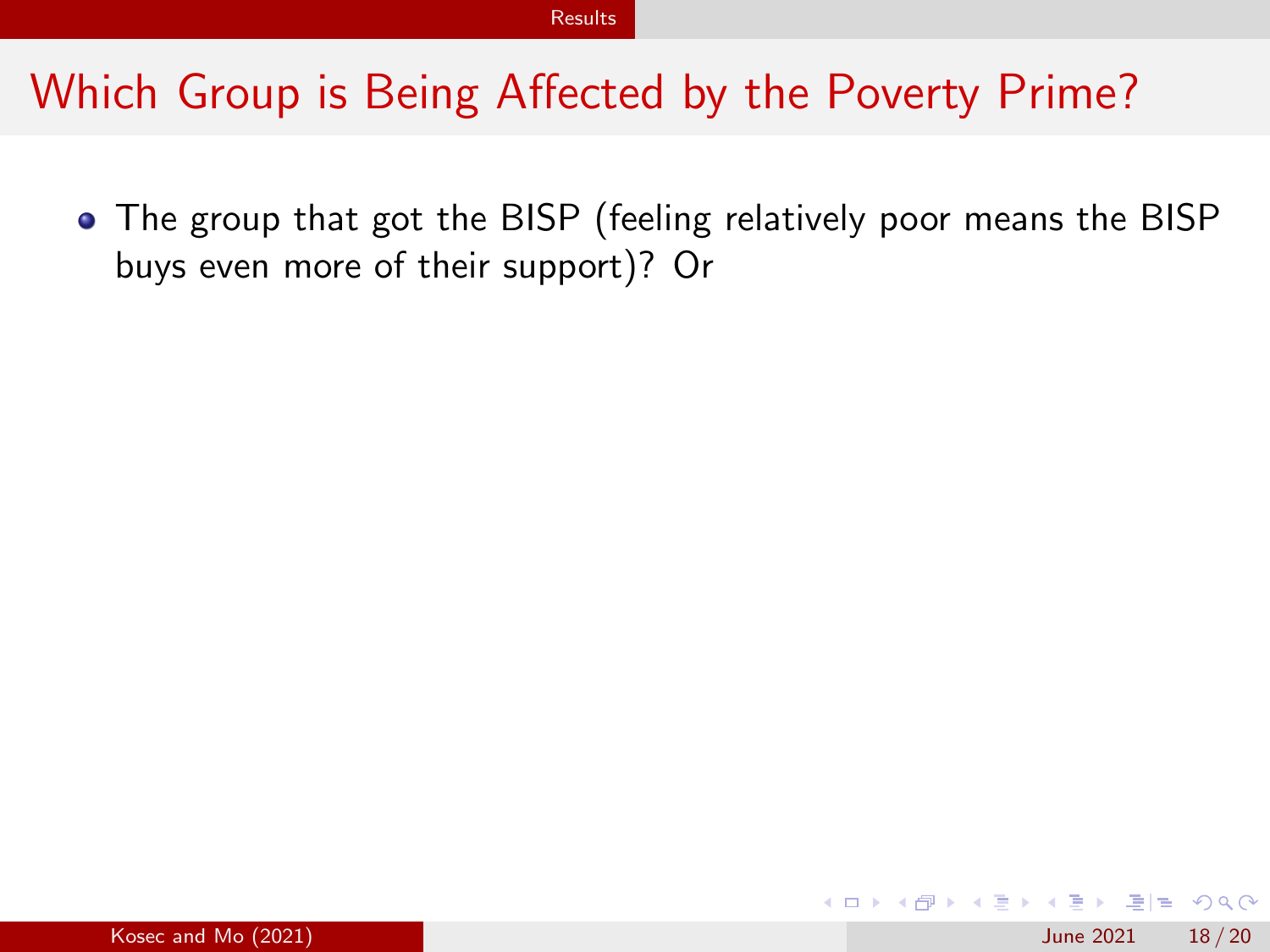## Which Group is Being Affected by the Poverty Prime?

- The group that got the BISP (feeling relatively poor means the BISP buys even more of their support)? Or
- The group that did not get the BISP (feeling relatively poor means that not getting the BISP stings / generates anger toward government even more)?

|                                    | Estimates to Left of Cutoff (Eligible) |              |            | Estimates to Right (Ineligible) |              |            |  |
|------------------------------------|----------------------------------------|--------------|------------|---------------------------------|--------------|------------|--|
| Variable                           | $\mu$ <sub>notprimed</sub>             | $\mu$ primed | Difference | $\mu$ <sub>notprimed</sub>      | $\mu$ primed | Difference |  |
| Government Support Index           | 0.371                                  | 0.388        | 0.017      | 0.360                           | 0.300        | $-0.060$   |  |
| Courts Ensure Justice              | 0.439                                  | 0.428        | $-0.010$   | 0.415                           | 0.314        | $-0.101$   |  |
| Respect for Political Institutions | 0.501                                  | 0.507        | 0.006      | 0.502                           | 0.397        | $-0.105$   |  |
| Citizens' Basic Rights Protected   | 0.414                                  | 0.401        | $-0.013$   | 0.386                           | 0.292        | $-0.094$   |  |
| Proud of Political System          | 0.334                                  | 0.368        | 0.034      | 0.378                           | 0.302        | $-0.075$   |  |
| Support of Political System        | 0.355                                  | 0.383        | 0.028      | 0.371                           | 0.317        | $-0.054$   |  |
| Trust Leaders                      | 0.313                                  | 0.338        | 0.026      | 0.279                           | 0.273        | $-0.006$   |  |
| Leaders Doing Best Job Possible    | 0.240                                  | 0.295        | 0.055      | 0.198                           | 0.207        | 0.009      |  |

Source: Pakistan Rural Household Panel Survey (RHPS), Round 2 (2013) and Benazir Income Support Program Database (2013).

K □ ▶ K ① ▶ K 로 ▶ K 로 ▶ 그리는 K) Q (^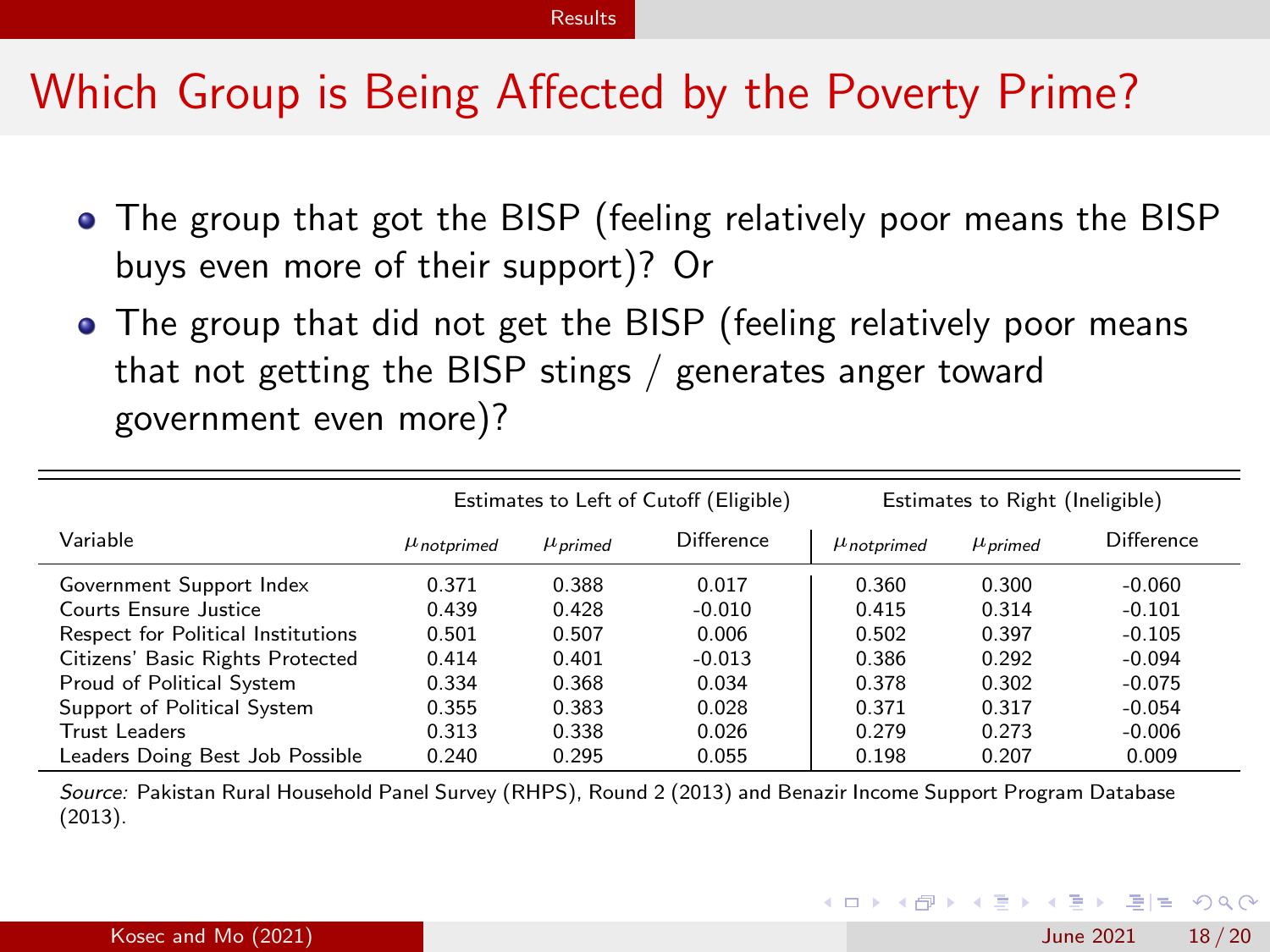## <span id="page-26-0"></span>**Conclusions**

- We use a quasi-experiment (RDD) to assess the impact of a social protection program in Pakistan on support for government
- We overlay a survey experiment that made half of the sample feel relatively poor and like the distribution of income is relatively wide

 $E|E \cap Q$ 

医毛囊 医牙骨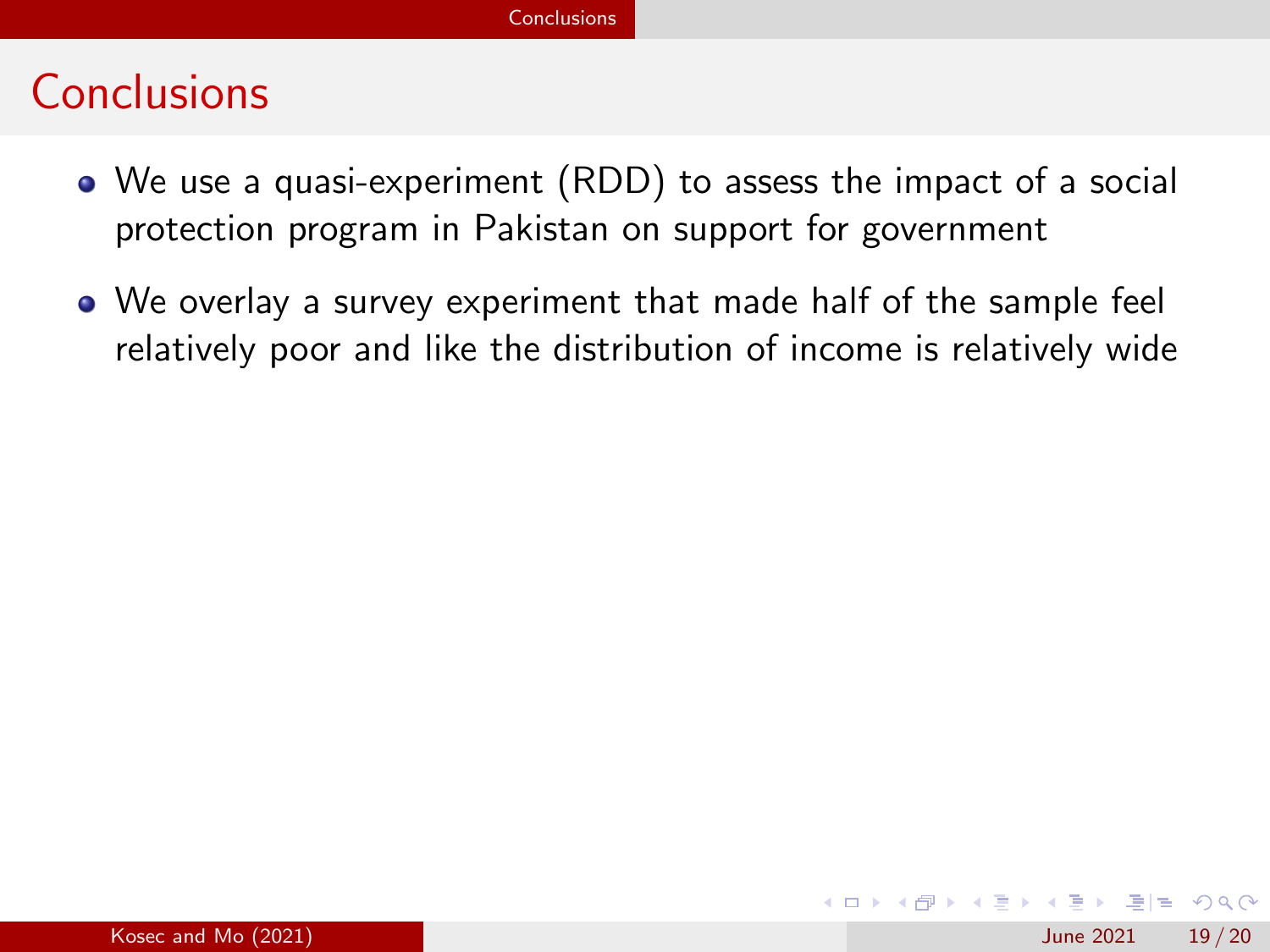## **Conclusions**

- We use a quasi-experiment (RDD) to assess the impact of a social protection program in Pakistan on support for government
- We overlay a survey experiment that made half of the sample feel relatively poor and like the distribution of income is relatively wide
- We find that:
	- Citizens' evaluations of government can be altered by social protection programs
	- Reactions to the provision of social protection are sensitive to individual beliefs about their own relative poverty level

K □ ▶ K 何 ▶ K 로 ▶ K 로 ▶ 그리는 K) Q (^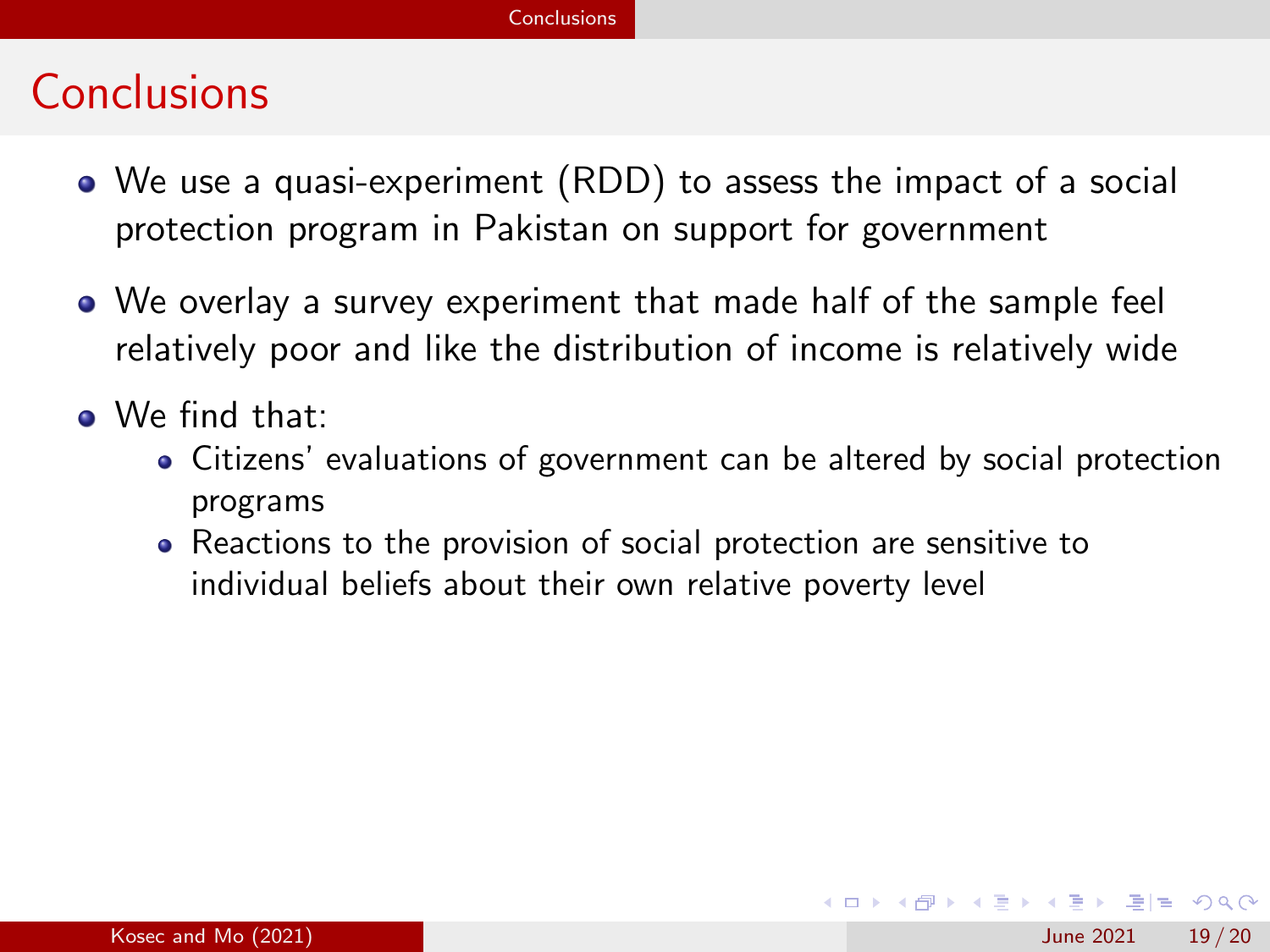## Conclusions

- We use a quasi-experiment (RDD) to assess the impact of a social protection program in Pakistan on support for government
- We overlay a survey experiment that made half of the sample feel relatively poor and like the distribution of income is relatively wide
- We find that:
	- Citizens' evaluations of government can be altered by social protection programs
	- Reactions to the provision of social protection are sensitive to individual beliefs about their own relative poverty level
- Has important implications for our understanding of the political ramifications of rising inequality, and how positive overall effects of social protection programs on trust in government should be interpreted

KED KARD KED KED EN AGA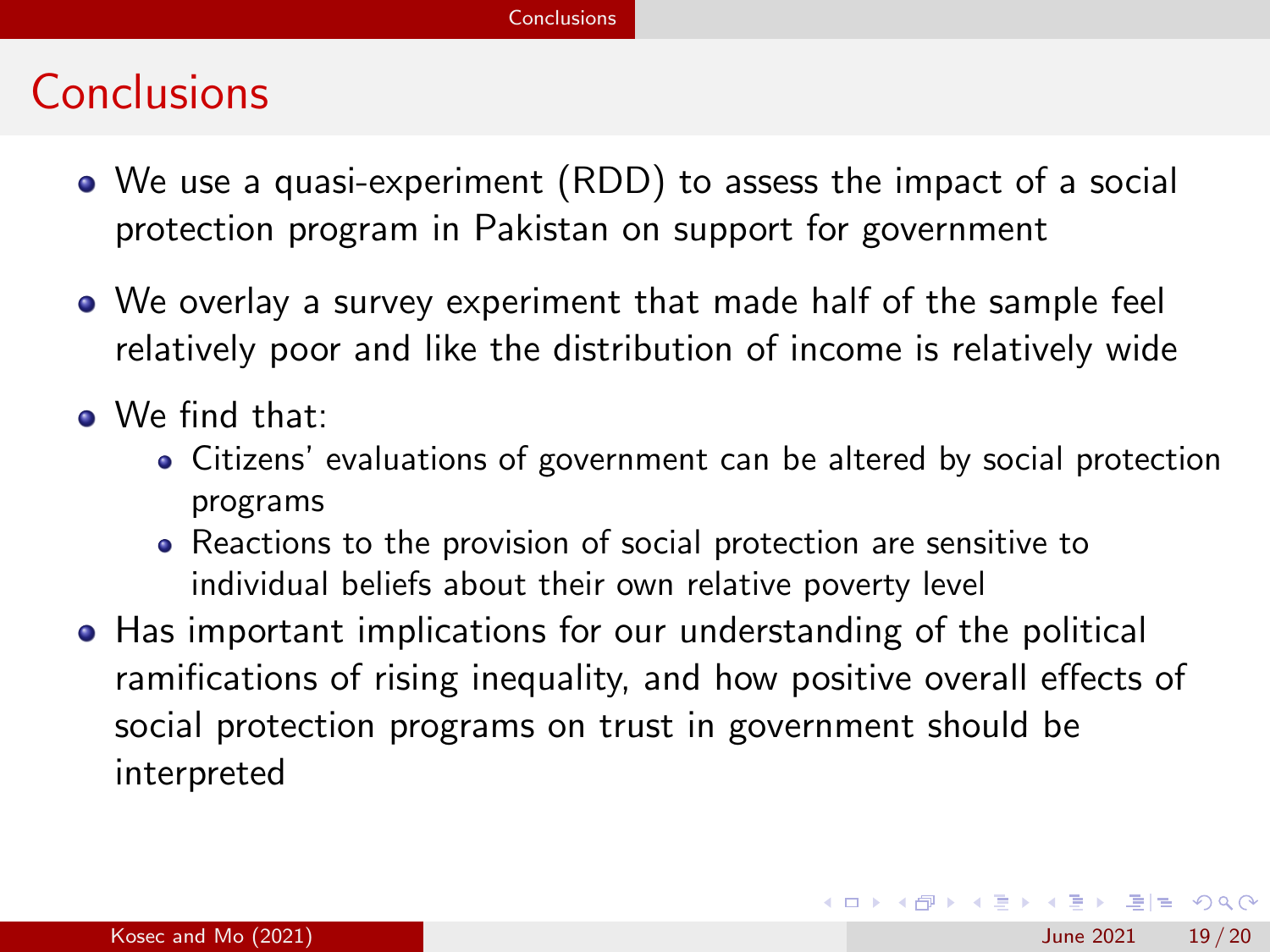## Thank you

#### Katrina Kosec

#### Interntional Food Policy Research Institute

Johns Hopkins University

k.kosec@cgiar.org

K ロ ▶ K 個 ▶ K ヨ ▶ K ヨ ▶ (ヨ) = 1 9 9 0

**Kosec and Mo (2021) June 2021** 20 / 20 *June* 2021 20 / 20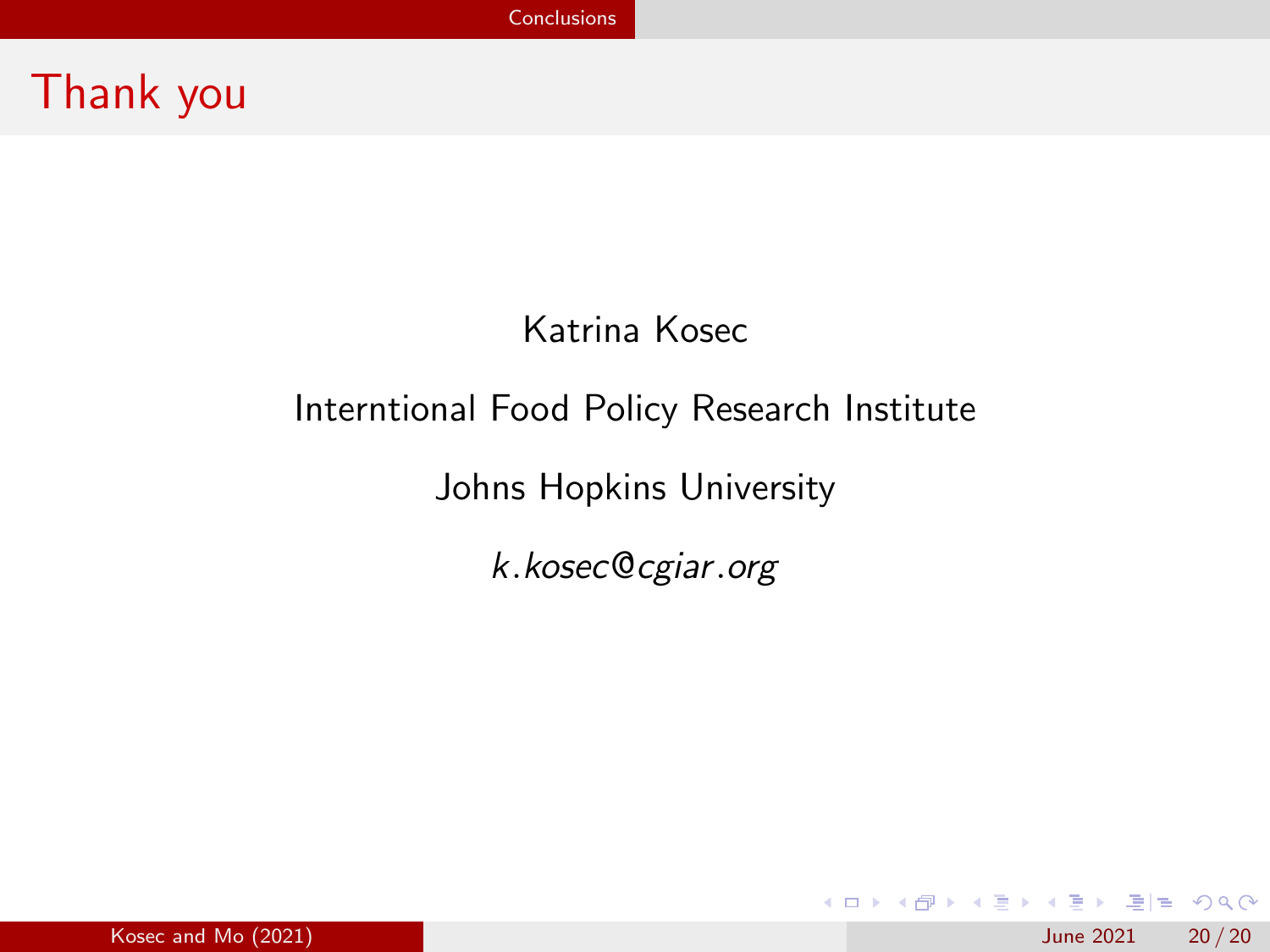#### [Appendix](#page-30-1)

## <span id="page-30-1"></span>Balance Test: Relative Poverty Prime Assignment

<span id="page-30-0"></span>

| Demographic<br>Characteristic     | $(1)$ $\mu$ NotPrimed | $(2)$ $\mu$ Primed | (3) Difference<br>in Means | Test of Balance<br>(4)<br>(P-Value) |
|-----------------------------------|-----------------------|--------------------|----------------------------|-------------------------------------|
| Social Status                     | 4.084                 | 4.012              | $-0.072$                   | 0.238                               |
| Female                            | 0.505                 | 0.504              | $-0.001$                   | 0.924                               |
| Age 18-25                         | 0.105                 | 0.107              | 0.002                      | 0.869                               |
| Age 25-35                         | 0.254                 | 0.260              | 0.006                      | 0.663                               |
| Age 35-45                         | 0.252                 | 0.243              | $-0.009$                   | 0.520                               |
| Age 45-55                         | 0.208                 | 0.218              | 0.01                       | 0.447                               |
| Married                           | 0.897                 | 0.899              | 0.002                      | 0.874                               |
| Received Primary Education        | 0.159                 | 0.151              | $-0.008$                   | 0.472                               |
| Received Intermediate Education   | 0.077                 | 0.067              | $-0.01$                    | 0.238                               |
| Received Secondary Education      | 0.104                 | 0.108              | 0.004                      | 0.698                               |
| Received Post-Secondary Education | 0.018                 | 0.015              | $-0.003$                   | 0.462                               |
| Mother's Years of Education       | 0.171                 | 0.174              | 0.003                      | 0.919                               |
| Father's Years of Education       | 1.009                 | 1.034              | 0.025                      | 0.780                               |
| Punjabi                           | 0.359                 | 0.364              | 0.005                      | 0.738                               |
| Sairaiki                          | 0.209                 | 0.219              | 0.01                       | 0.448                               |
| Sindhi                            | 0.131                 | 0.113              | $-0.018$                   | 0.098                               |
| Other Ethnicity                   | 0.301                 | 0.304              | 0.003                      | 0.880                               |
| CNIC Unfair                       | 0.225                 | 0.233              | 0.008                      | 0.612                               |
| Proportion                        | 0.501                 | 0.499              |                            | ٠                                   |

Notes: For each of the observable demographic characteristics, Columns (1) and (2) report means by the experimental condition. Column (3) reports the difference in means ( $\mu_{Primed}$ - $\mu_{NotPrimed}$ ), and Column (4) reports the p-value when conducting a difference in means test by experimental condition. The proportion row indicates what share of the total sample was assigned to each of the two conditions.

KED KARD KED KED EIE KOAA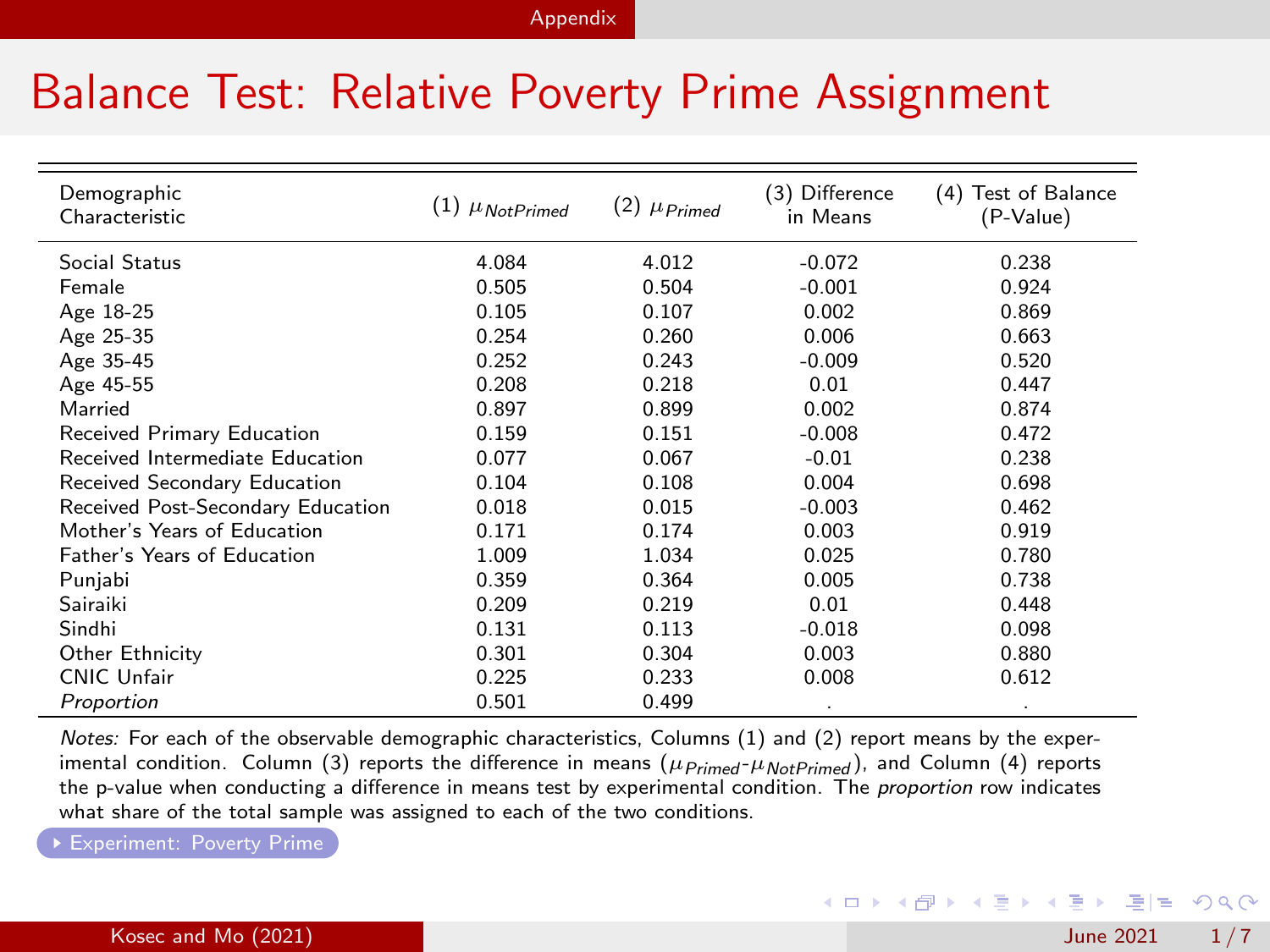## RD Estimate by Bandwidth Selection Procedure

<span id="page-31-0"></span>

| <b>Bandwidth Selection Procedure</b>    | (1)                | (2)              | (3)           |
|-----------------------------------------|--------------------|------------------|---------------|
|                                         | <b>Full Sample</b> | No Poverty Prime | Poverty Prime |
| (a) MSE-Optimal Bandwidth               | $0.080*$           | 0.015            | $0.155**$     |
| (Calanico, Cattaneo, and Titiunik 2014) | (0.044)            | (0.072)          | (0.065)       |
| (b) MSE Minimizing Bandwidth            | 0.077              | 0.007            | $0.152**$     |
| (Imbens and Kalyanaraman 2011)          | (0.051)            | (0.048)          | (0.065)       |
| $(c)$ 1/2 the MSE Minimizing Bandwidth  | 0.071              | $-0.005$         | 0.108         |
| (Imbens and Kalyanaraman 2011)          | (0.067)            | (0.068)          | (0.086)       |
| (d) 2X the MSE Minimizing Bandwidth     | $0.064*$           | 0.015            | $0.093**$     |
| (Imbens and Kalyanaraman 2011)          | (0.036)            | (0.033)          | (0.043)       |
| N                                       | 2636               | 1333             | 1303          |

Notes: Standard errors are in parentheses, and \*  $p < 0.10$ , \*\* $p < 0.05$ , \*\*\*  $p < 0.01$ . Each row presents the regression discontinuity (RDD) estimate when employing different bandwidth strategies. Row (a) reports estimates when employing the MSE-optimal bandwidth procedure recommended in Calanico, Cattaneo, and Titiunik (2014). Row (b) reports estimates when employing the optimal bandwith recommended in Imbens and Kalyanaraman (2011). Row (c) and (d) report estimates when the bandwidth selection procedure is half and double the optimal bandwith recommended in Imbens and Kalyanaraman (2011), respectively. Column (1) reports RDD estimates when analyzing the full sample, column (2) reports RDD estimates when analyzing the sample that was not primed with the poverty prime, and column (3) reports RD estimates when analyzing the sample that was primed with the poverty prime.

#### ▶ [Effect of BISP by Poverty Prime](#page-22-0)

KED KARD KED KED EIE KOAA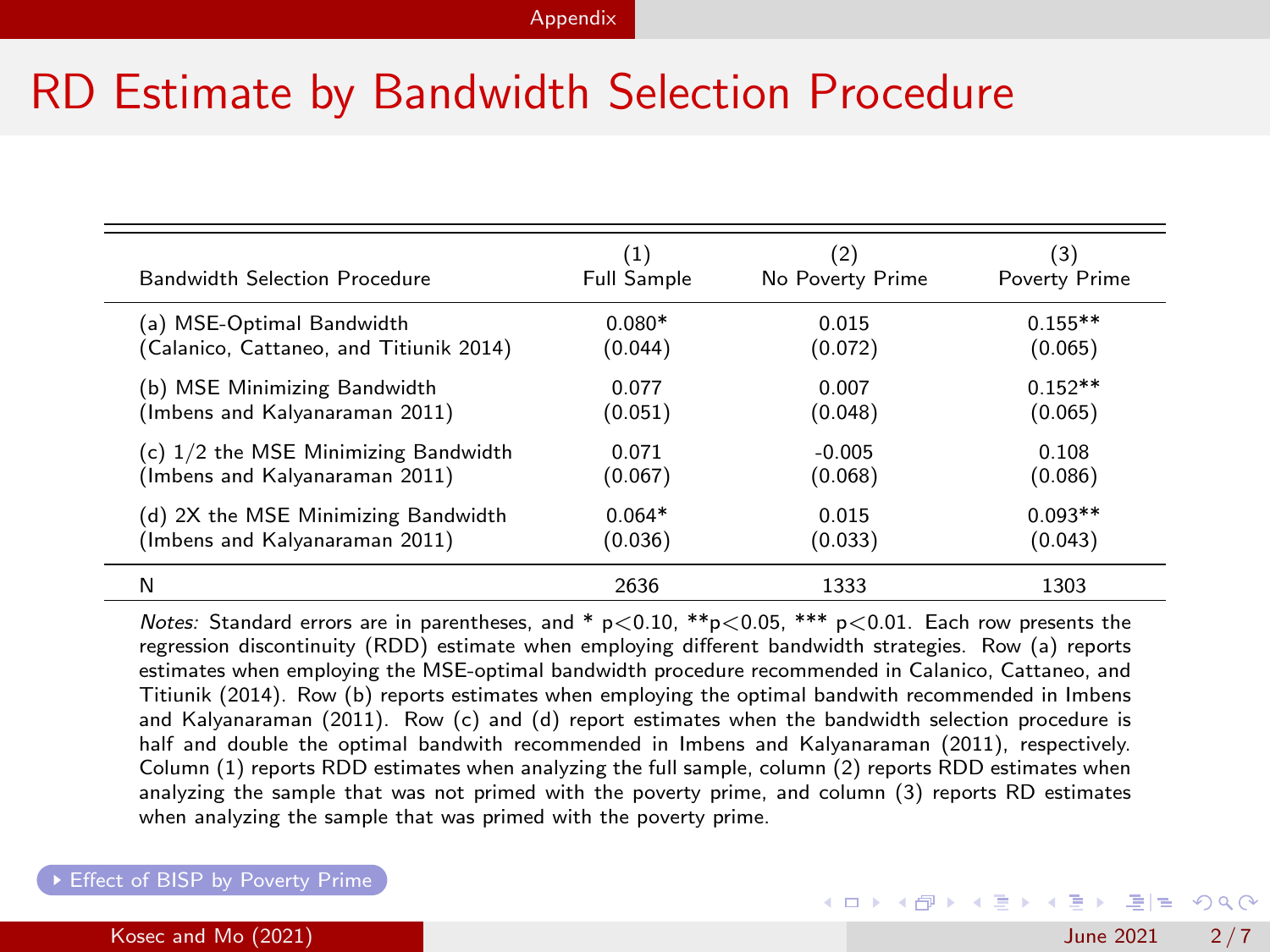[Appendix](#page-30-1)

## Attitudes Toward Government by Poverty Prime

<span id="page-32-0"></span>

Dependent Variable

[Effect of BISP by Poverty Prime](#page-22-0)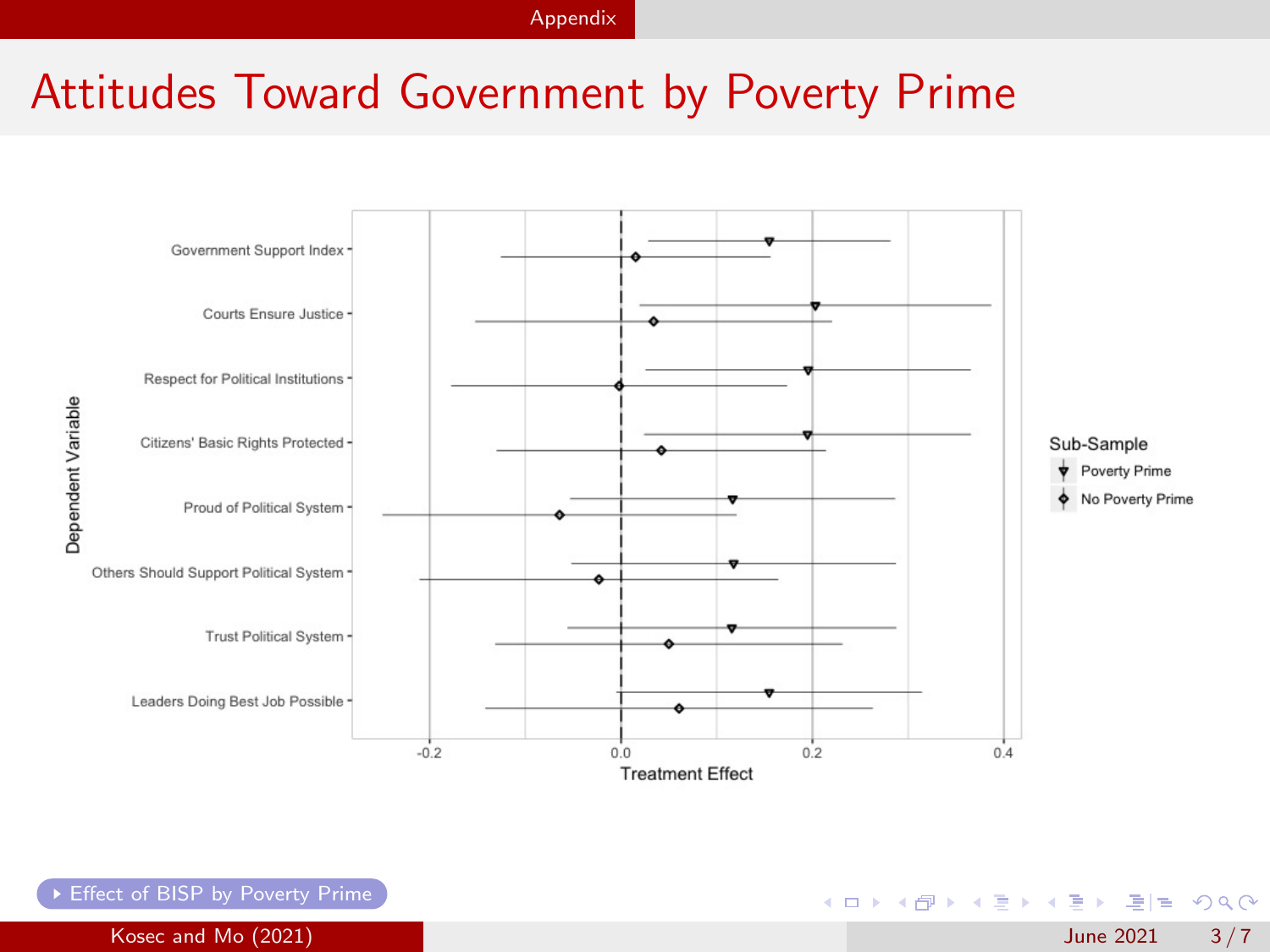[Appendix](#page-30-1)

## Attitudes Toward Government by Perceived Income Standing Pre-Treatment Among Primed Individuals

<span id="page-33-0"></span>

[Effect of BISP by Perceived Income Standing Pre-Treatment](#page-23-0)

K ロ ▶ K 個 ▶ K 로 ▶ K 로 ▶ 그리도 YO Q @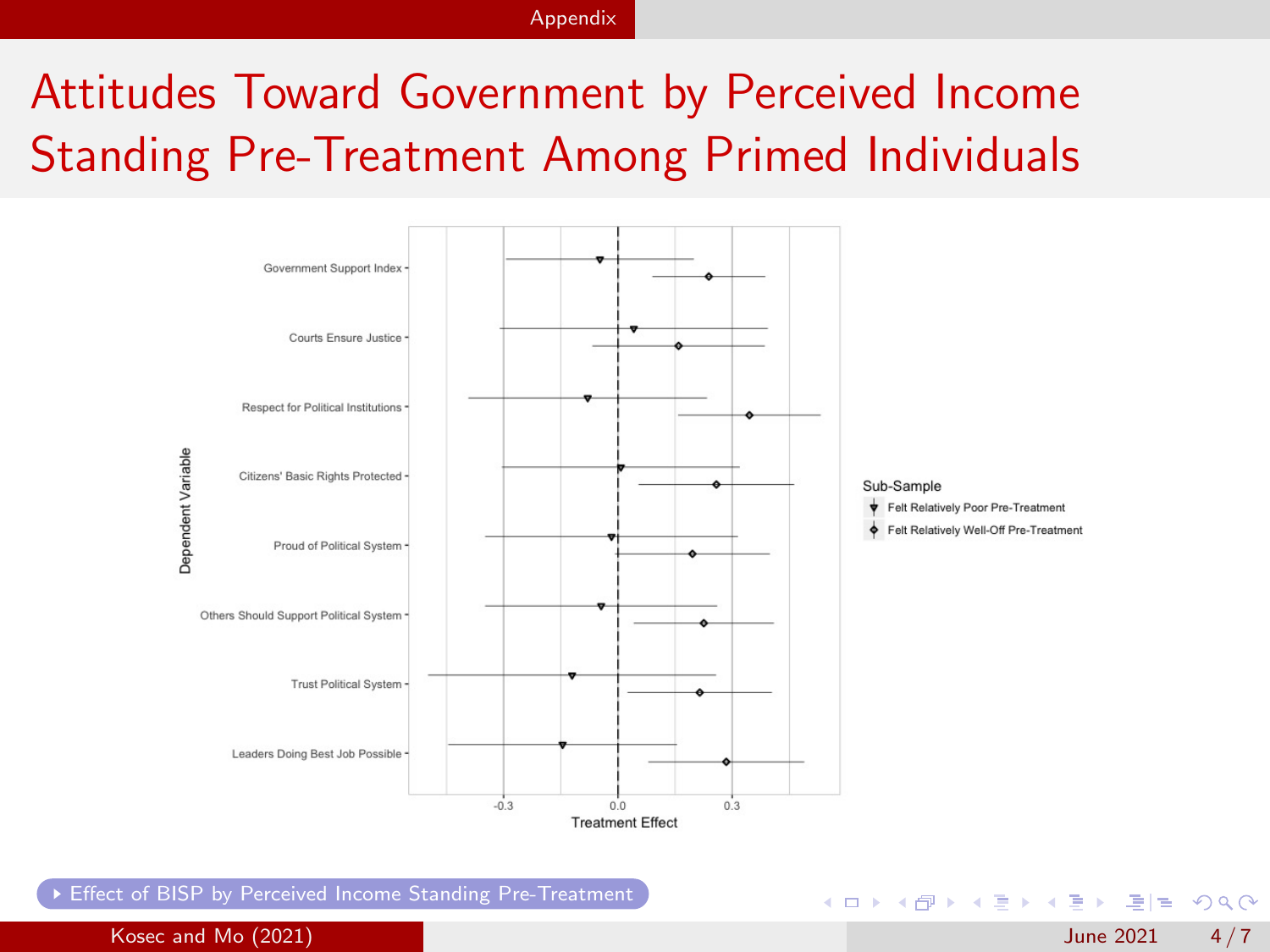## Baseline Pre-Treatment Characteristics at Threshold by Poverty Prime

<span id="page-34-0"></span>

K ロ ▶ K 個 ▶ K 로 ▶ K 로 ▶ 그리도 YO Q @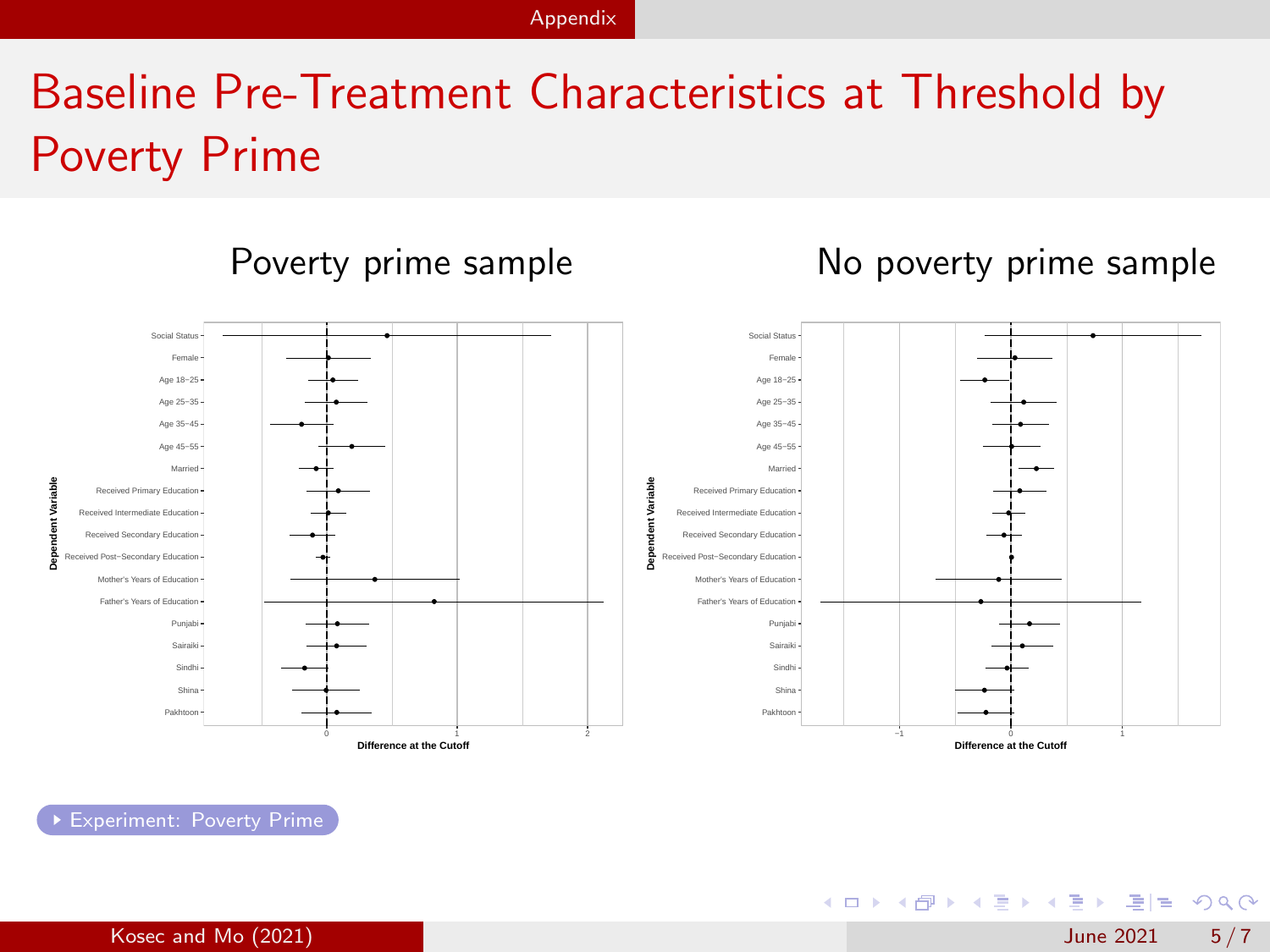# Attitudes Toward Government by Perceived Income Standing Pre-Treatment Among Primed Individuals

<span id="page-35-0"></span>

K ロ ▶ K 個 ▶ K ヨ ▶ K ヨ ▶ (ヨ)도 19 Q @